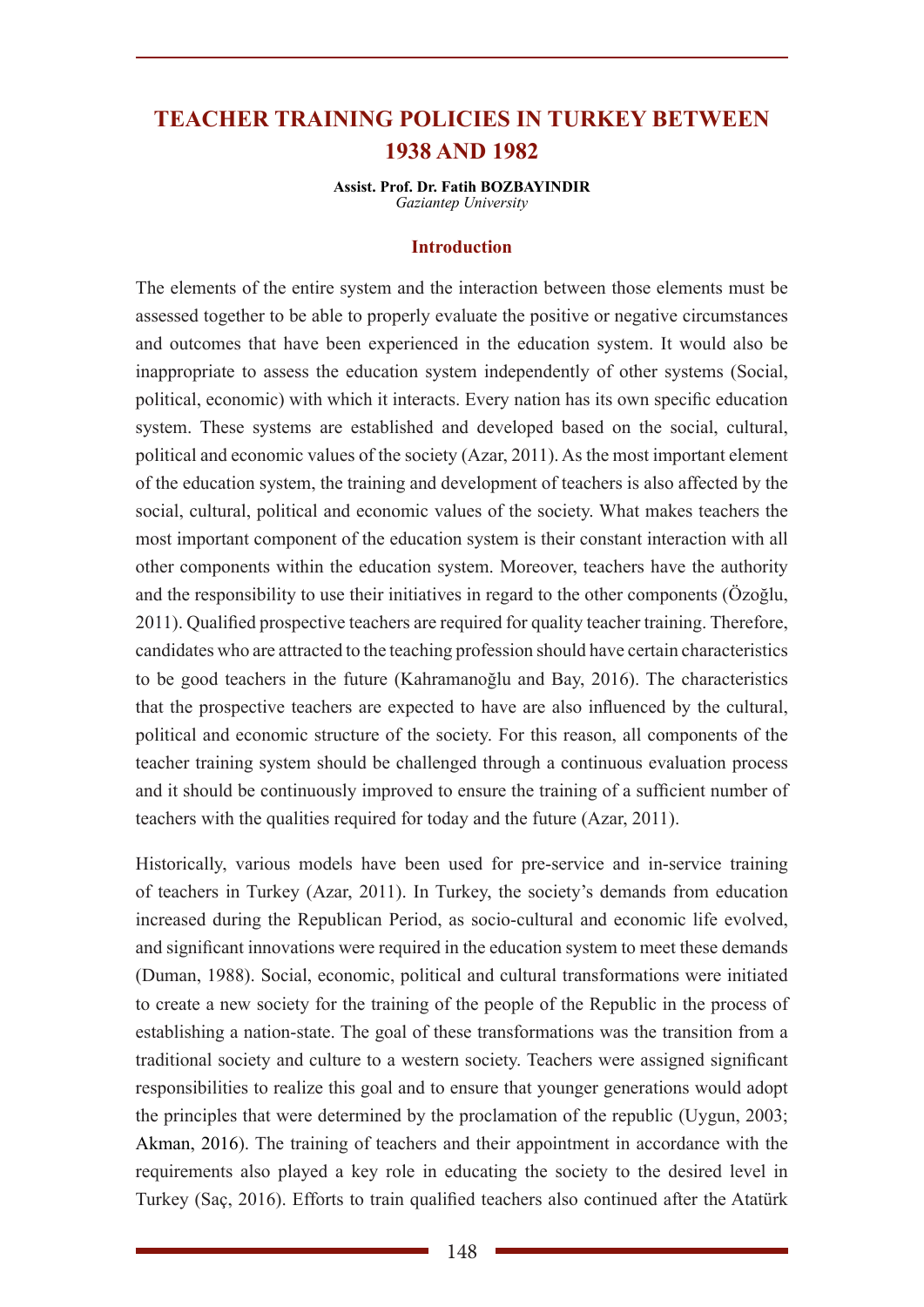period. One of these was the effort to train the teachers for the villages which was the main topics of discussion during the Atatürk period as well. In Turkey, training teachers largely came under the responsibility of the Ministry of National Education until 1982. Since 1982 this responsibility has been transferred to universities. In this section, the teacher training policies in Turkey between 1938 and 1982 are discussed. The teacher training process is assessed in this section based on the training of preschool, primary school, secondary school and secondary education teachers.

## **Training Teachers for Preschool Education**

The preschool period is the period in which human development takes place the fastest. This is also the period during which children are most affected by their external environment. Therefore, it is important to create an environment that is appropriate to the behavior to be taught in this period. The work undertaken on preschool education and training of preschool teachers in Turkey between 1938 and 1982 can be observed. In Turkey, activities relating to childcare and education and awareness of this issue was primarily carried out and raised through the education of young girls and women. Established under the Ministry of National Education in 1952 in accordance with Law No. 6972 on the Protection of Children who are in Need of Protection, a commission prepared the "Temporary Program for a Course on the Training of Teachers for Nursery Schools through the Nursery School program and regulation (Ministry of National Education (MEB), 1995).

The Fifth National Education Council which was convened on February 5-14, 1953 focused on the principle that the teacher and the family should work together and the family's support was needed in the education of the child so that the child can be raised to be free. In addition, at the council, Reşat Oğuz argued that instead of sending staff abroad to train teachers for nursery schools, teachers should be trained in nursery school branches to be opened in teaching schools for girls (Özalp & Ataünal, 1977; Akman, 2017). In Turkey, significant improvements relating to preschool education after 1960 attracted attention and significant steps have been observed to have been slowly and gradually introduced in terms of institutionalized training (Abazoğlu, Yıldırım & Yıldızhan, 2016). Preschool education institutions were identified as an optional field of education within the primary education institutions under the "Primary Education and Education Law No. 222 dated January 5, 1961. According to Article 17 of Law No. 222, "those who graduated from teaching schools or special departments opened for this purpose, received an equivalent education in foreign countries, and successfully completed private school or courses after graduating from a high school or an institute for girls" would be able to be appointed as teachers at nursery schools. However, in 1961-1962, a department called Child Development and Education was opened at the Higher Technical Teacher Education School for Girls. In this department, teachers and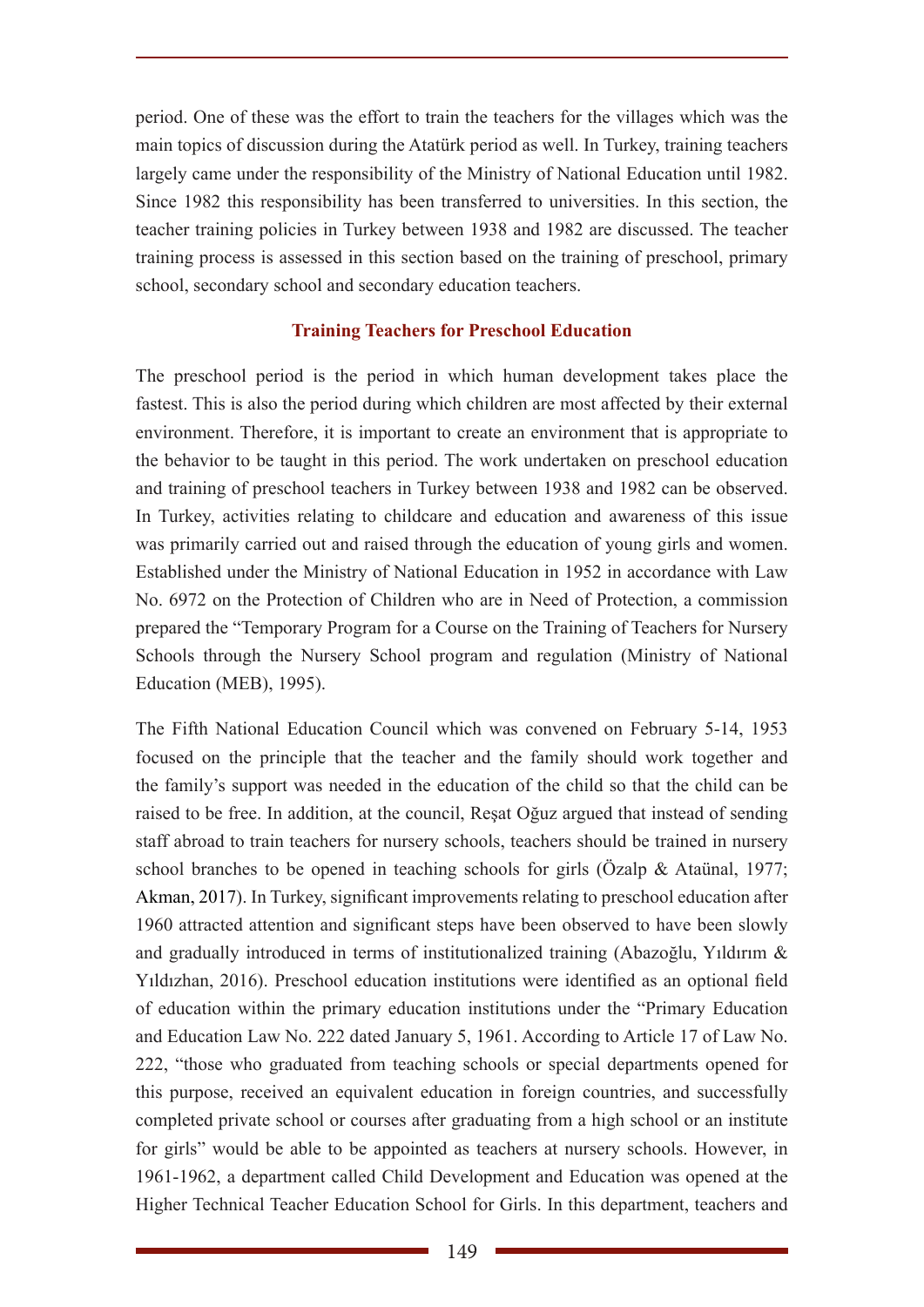administrators were trained for preschool educational institutions (MEB, 1995; Güven, 2015; Saç, 2016).

In 1961, twenty primary school teachers received training and in 1962 they were sent to Italy for a one-month preschool education seminar. Between 1960 and 1970, more attention was paid to the training of staff for preschool institutions. The opening of a Child Development and Education Department at the Art Teacher Education School for Girls, in addition to the Higher Technical Teacher Education School for Girls, is an example of this. In the 1963-1964 academic year, departments relating to child development and care were opened within the Vocational School for Girls. This department was supplemented with teaching formation courses in addition to the vocational training and began to train teachers for preschool educational institutions under Decision No. 120 of the Board of Education dated 1967 (MEB, 1995; Okçabol, 2005; Baydemir, 2009; Güven, 2015; Oğuzcan, n.d.). In the 1970-1971 academic year, the duration of the teaching programs for primary education was raised to four years and certain changes were made to the curriculum. In addition to vocational classes, a "Preschool Education" course was included in the curriculum to meet the teacher requirements for nursery schools and classes. Thus, it was possible for these school graduates to work as preschool teachers (Güler, 1994; Baydemir, 2009; Akman and Meydan, 2018).

In Article 17 of the Basic Law of National Education No. 1739 which was enacted in 1973, as part of the principle of "Education everywhere" emphasis was placed on the following statement: "The goals of national education will try to be realized not only in public and private education institutions but also at home, in the community, at work, everywhere and at every opportunity". In this law, preschool education was considered as the education of children who had not reached the required age for compulsory education, and its purposes and responsibilities were clearly stated (Bilir et al., 1998 Cited by: Abazoğlu, Yıldırım & Yıldızhan, 2016). The task of training teachers for preschool education was transferred to higher education institutions under Article 43 of Law No. 1739 and the Child Development and Education Department of the Higher Technical Teacher Education School for Girls was assigned to prepare education programs to train nursery school teachers. The two-year "Associate Degree Program for Nursery School Teaching" which was prepared by this department in 1979 has been put into practice since the 1980-1981 academic year. Hence, the training of kindergarten and nursery school teachers at higher education institutions became legally accepted. In 1982, this program was also adopted and approved by the Council of Higher Education (YÖK), after higher teacher education schools began to be managed by universities (Güler, 1994; Baydemir, 2009).

A "Preschool Branch" was established in 1977 under the General Directorate of Primary Education; and the work on the opening of nursery classes within primary schools, the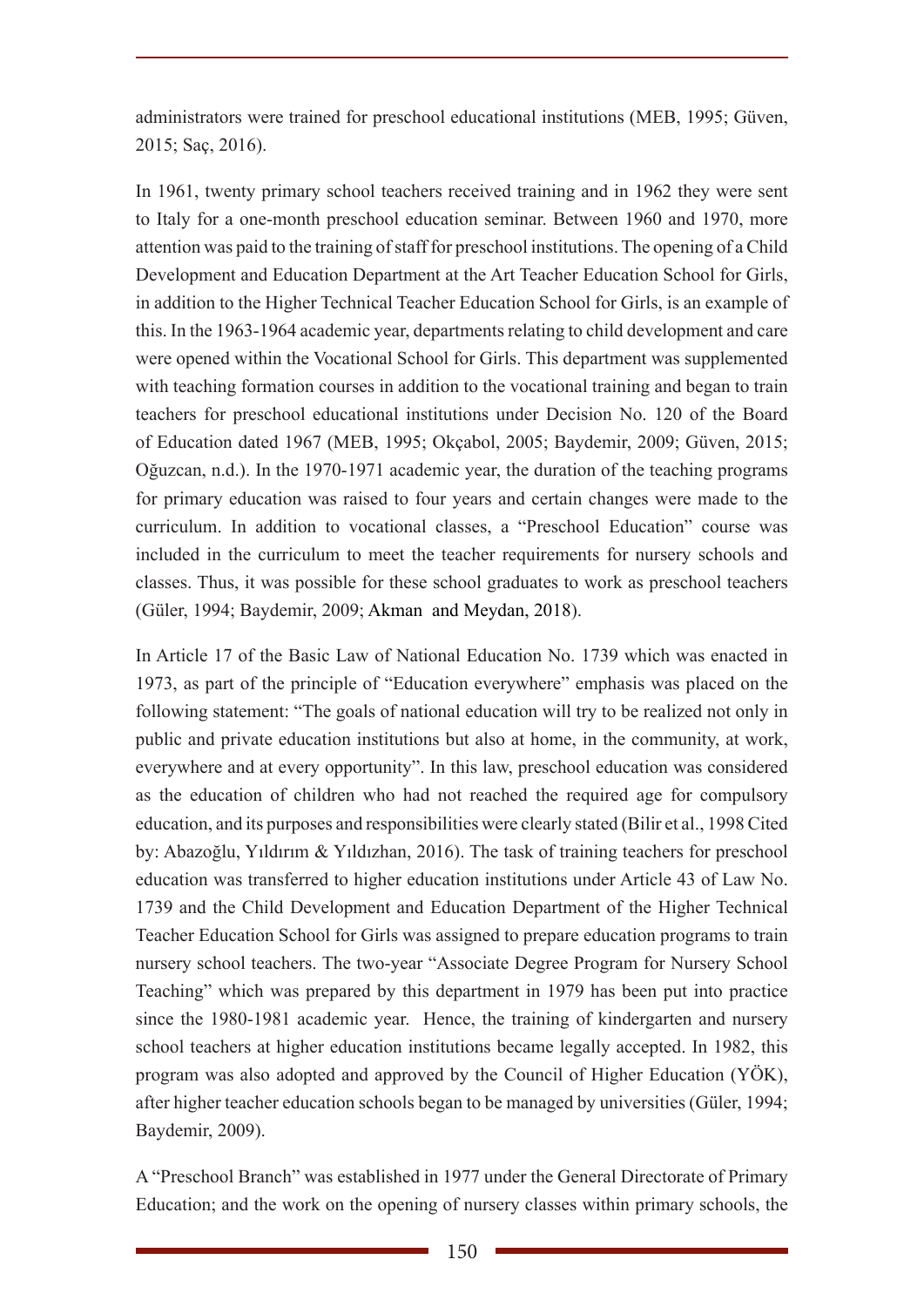training of teachers for preschool education, and the preparation of all necessary tools and equipment were all accelerated (Abazoğlu, Yıldırım & Yıldızhan, 2016). In the model developed for the training of teachers in the 10th National Education Council which was convened in 1981, preschool education was considered as a natural supplement to the first level of basic education, and it was stated that teachers at these two institutions should be trained by the same resource, and the differences required to be implemented by practice at these two levels should be met with flexibility within the program. In addition, the training of preschool teachers through a 4-year higher education program following secondary education was accepted as a principle at the 11th Education Council which was convened in 1982 (Güler, 1994).

## **Training Teachers for Primary Schools**

Teacher training institutions opened for the training of primary school teachers in accordance with the needs of the time and the programs implemented in these institutions are of great importance. The availability of work undertaken for this purpose in Turkey between 1938 and 1982 is noteworthy. Policies and practices regarding the training of teachers for villages was a topic of significant focus during the Atatürk and İsmet İnönü period. Since the majority of the population lived in villages, the education of the people living there was important. The number of teachers who were considered suitable for such villages and who could adopt the village lifestyle was very low and did not meet the requirements. Training a sufficient number of teachers through teaching schools for primary education was not possible until the establishment of the village institutes (Akyüz, 2007). In Turkey, the number of schools in villages where eighty percent of the county's population lived was very limited in 1935. In addition, the few teachers who were sent to these schools from the cities were unable to adapt to the village lifestyle and, thus, were not successful (Karasolak, 2017). In the summer of 1936, the Eskişehir Çifteler Village Trainers course was opened, initially during the time of the Minister of National Education, Saffet Arıkan. In the 1937-1938 academic year, Village Teacher Schools were opened in İzmir and Eskişehir. It was as if the schools were preparing for the Village Institutes that were to be established later. (Güven, 2015). One of the main problems of village education was the transition of the population in the rural areas to a certain level in terms of knowledge, awareness and skills; and their adoption of the citizenship consciousness and the new regime. However, this goal was not adequately achieved. This was because the work undertaken for education was not enough for the villages although the majority of the population lived in villages (Cenan, 2015).

During the First National Education Council which was convened on July 17-29, 1939, the problem of education in villages and training teachers for the villages were also discussed. During the council, a development plan that would improve primary education was made and it was decided to implement it. After this, İsmail Hakkı Tonguç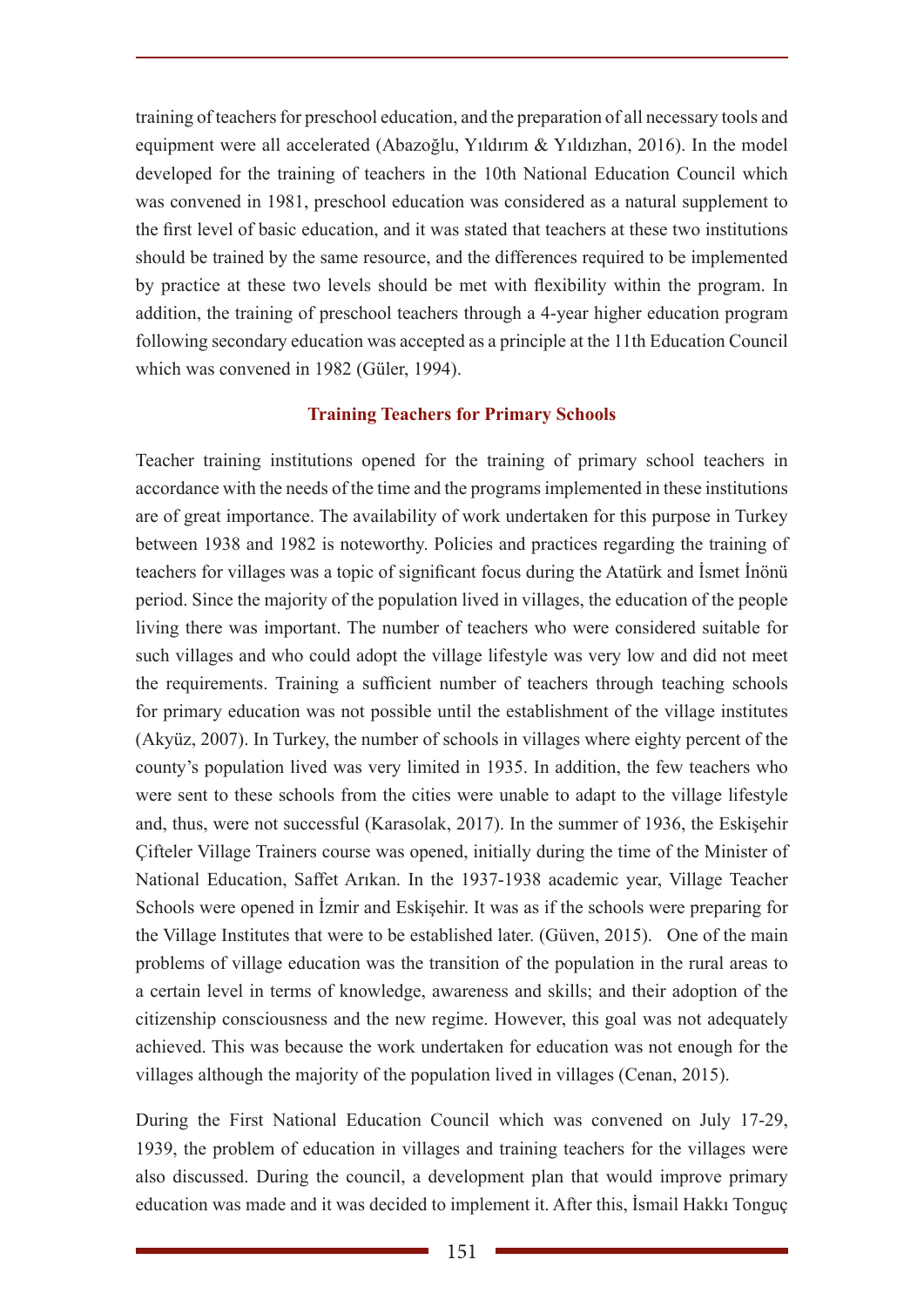began to work with other members who participated in the council on a draft law for the establishment of village institutes. These were the first steps that were taken towards the establishment of village institutes (Turan, 2009). Finally, a total of 21 Village Institutes with 5 year educational programs were established under Law No. 3803 dated April 17, 1940, in or near villages with large areas of land that were suitable for agriculture, to train village teachers and other staff for professions that were required in the villages and subsequently training programs began at these institutes. On April 17, 1940, village teaching schools were established as Village Institutes and their education period was determined to 5 years following a 5-year period of primary school through Law No. 3803 (Cicioğlu, 1985; Aydın, 2013; Güven, 2015).

The rationales for Law No. 3803 on Village Institutes dated April 17, 1940 can be summarized as follows

- 1. 76.7% of the male population and 91.8% of the female population were illiterate and most of them lived in villages;
- 2. The places where the ignorance was most intense were the villages which were the homelands of farmers who made up 81% of the active population;
- 3. The requirement for guidance to educate villagers and improve their knowledge so that they could become better producers;
- 4. 31,000 of villages had no schools;
- 5. Existing teaching schools were established mostly for cities and towns. Teachers who were trained at such schools could not adapt to the conditions in the villages;
- 6. To provide enough land that was suitable for agriculture;
- 7. To also train health personnel to work in the villages;
- 8. To train and educate village people in terms of art and culture (Binbaşıoğlu, 2014; Şahhüseyinoğlu, 2015).

The teachers who were sent to the villages did not stay in those places for more than a few years, and were looking for ways to go to the cities. Therefore, the village children to be admitted to the village institutes had to be trained in such a way that they would be encouraged to stay in their village. In addition, what was taught by teachers was simply theoretical knowledge for village children. As the villagers saw children who grew up with this kind of knowledge, they were saying: "reading, writing, learning many things, these are all very well, but what are we supposed to do with them, they are not things that we would like to know and require". For these reasons, there was a need for the village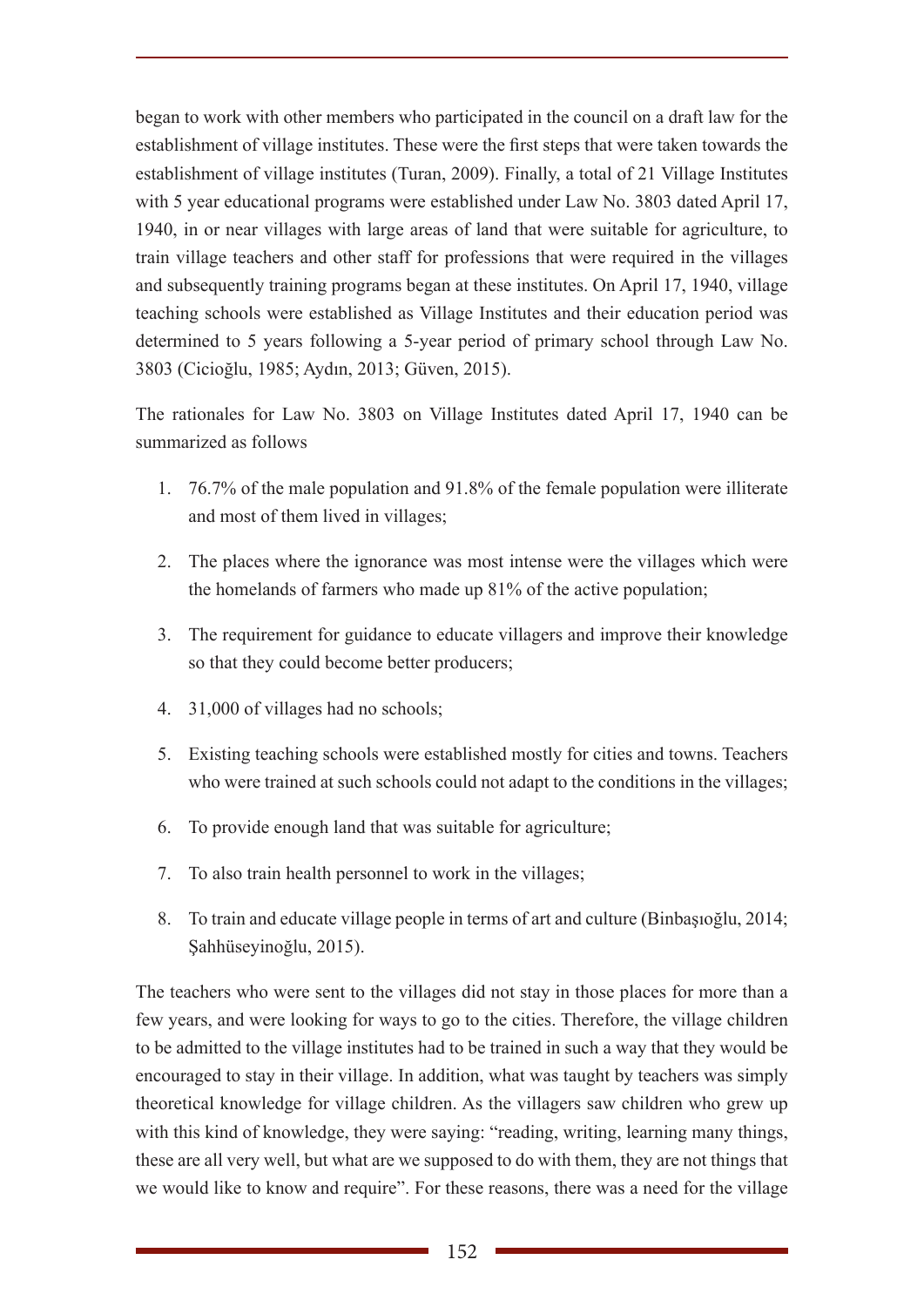institutes (Uygun, 2003; Aydın, 2013). Through Law No. 3803 on Village Institutes, villages were identified as the resource for students, and the students were required to work in the villages for 20 years, ensuring that they would stay in the villages after receiving their education. One of the reasons for opening the village institutes was the idea that people who experienced the living conditions of a village, were familiar with these conditions, participated in village work, and were educated would be useful for education and training in the villages and the selection of such people from the villages could only be accomplished by providing them with the necessary knowledge and skills in the fields of education, culture, health and agriculture, and then appointing them to work in the villages (Giorgetti & Batır, 2008; Şahhüseyinoğlu, 2015:15). The locations of the village institutes were identified in cooperation with the Ministry of Agriculture based on the agricultural characteristics and climatic conditions of the areas. Arid lands in the appropriate provinces, in the outskirts of appropriate villages ,and on roads were preferred for establishment of the institutes (Okçabol, 2005; Aydın, 2013). The objectives of the Village Institutes were to ensure socio-economic development, accelerate cultural change, raise a knowledgeable and productive society, and teach the public their rights so that they would know what they want (Şahin, 1996). For these purposes, the following principles were taken into consideration when establishing the village institutes:

- 1. The principle of activity or business in teaching
- 2. The principle of democratic education or self-education and management
- 3. The principle of public education or community development (Binbaşıoğlu, 2014).

There is no precise information on the types of programs that were implemented in each of the village institutes until 1943. During the foundation period of 1940-1943, it is understood that roads, structures, and canals were built on the basis of working rather than studying and that work on sowing and planting were the primary focus. The first formal curriculum of the institutes dates back to 1943. This curriculum was accepted by Decision No. 75 of the Board of Education dated 4.5.1943. Accordingly, such schools were providing an education for 5 years after primary education and during this period, "cultural courses" were held for 22 hours a week for 114 weeks, "agricultural" courses and work were conducted for 11 hours a week for 58 weeks, and "technical" courses and work were conducted for 58 weeks. According to this curriculum, the primary duty of prospective teachers who were trained at village institutes was to teach at schools. However, prospective teachers would gain proficiency in two branches that would be relevant for the villages that they would go to, one of which would be work and the other of which would be agriculture, and they would teach these to the students and the village people. The time allocated to cultural courses was increased through changes made in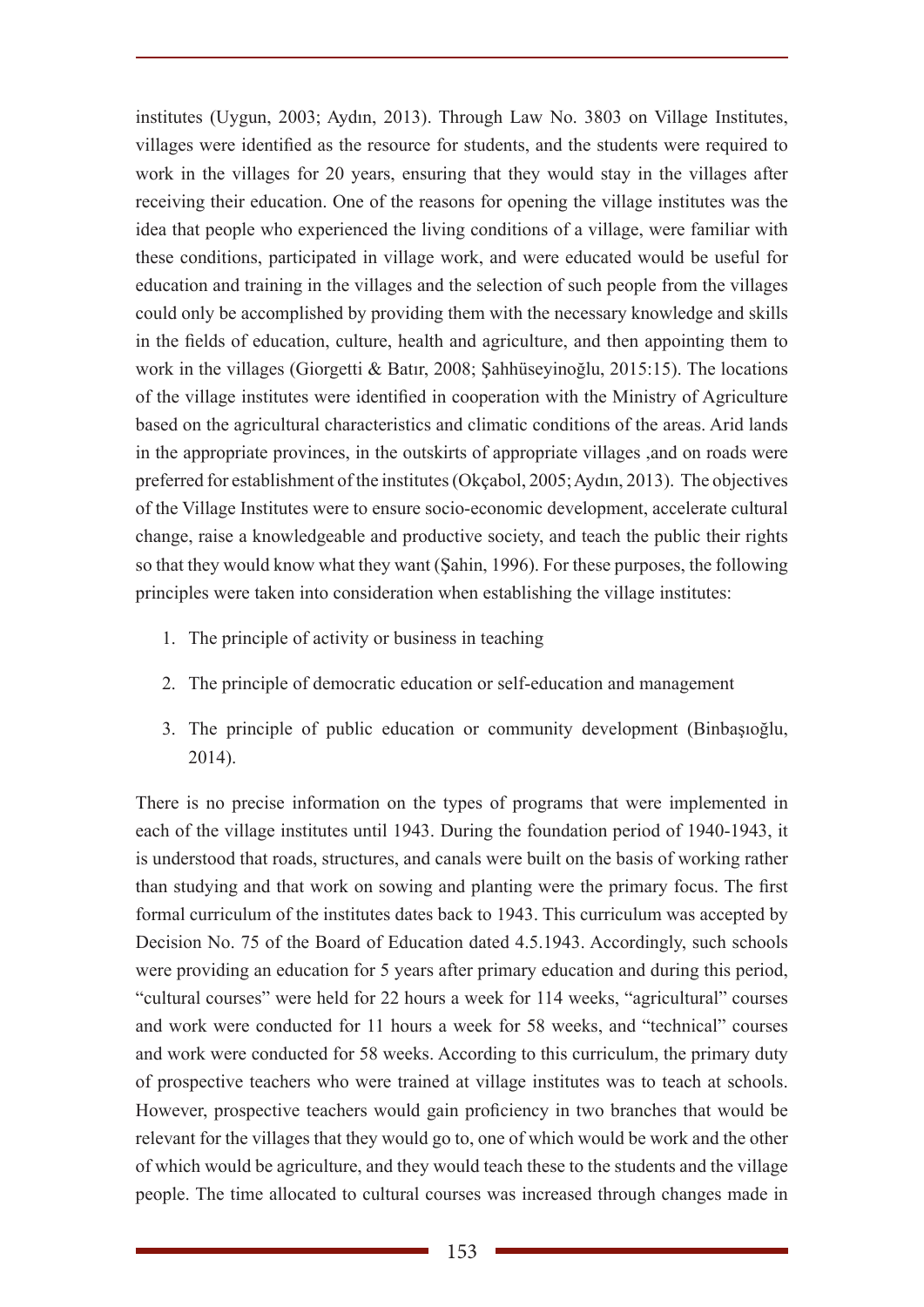1947. In 1953, the weight of the cultural and vocational courses was further increased (Sakaoğlu, 2003; Aydın, 2013; Karasolak, 2017).

The plenitude of courses that provided teaching knowledge in the curriculums of the Village Institutes attracted attention. These courses were sociology, work education, child and work psychology, work education and history, and teaching methods and practices. Almost all of the courses in the curriculums of the village institutes were based on work and practice. The "work principle" that was accepted in 1926 can be said to have had the greatest impact on this. In Village Institutes, attention was paid to the principles that work was to be useful, natural and suitable for the environment, be realistic and practical, encourage self-confidence in the student, be democratic and be performed democratically. Each institute made the necessary adjustments in its curriculum based on its own environmental characteristics and requirements, provided that it complied with the general principles set by the Ministry. This flexible curriculum was implemented based on annual, monthly and weekly work plans. Village Institutes were "coeducational", and the courses relating to the village and village life were extensively included in the curriculum (Foça Municipality and TMMMOB Chamber of Agricultural Engineers 1995; Aydın, Şahin & Topal, 2008; Turan, 2009; Pehlivan, 1992). The Principles to be Applied for Teacher Training in the Village Institutes were identified as follows:

- 1. To select prospective teachers from the village and enable them to have and apply the knowledge of a good farmer in an environment that is not too far from the village environment;
- 2. To teach forging, woodworking and cooperative management to prospective male teachers, and to teach childcare, sewing, household administration, agricultural arts, and patient care to prospective female teachers in addition to the teaching profession;
- 3. To pave the way for higher education for prospective teachers who exhibit extraordinary skills. To allow those who would not become teachers to live freely in the village so that they can do one of the jobs they had learned;
- 4. To prepare those who would become teachers to be able to withstand the conditions of village life and gain the power to create a more mature and productive life within the environment (Binbaşıoğlu, 2014).

Opened in November 1942 under the Hasanoğlan Village Institute by the approval of the Ministry numbered 6/2323 and dated September 19, 1942, "The Training Course for Assistant Teaching" was soon after transformed into a "Higher Village Institute" (Karasolak, 2017). Providing a three-year higher education at the Hasanoğlan Village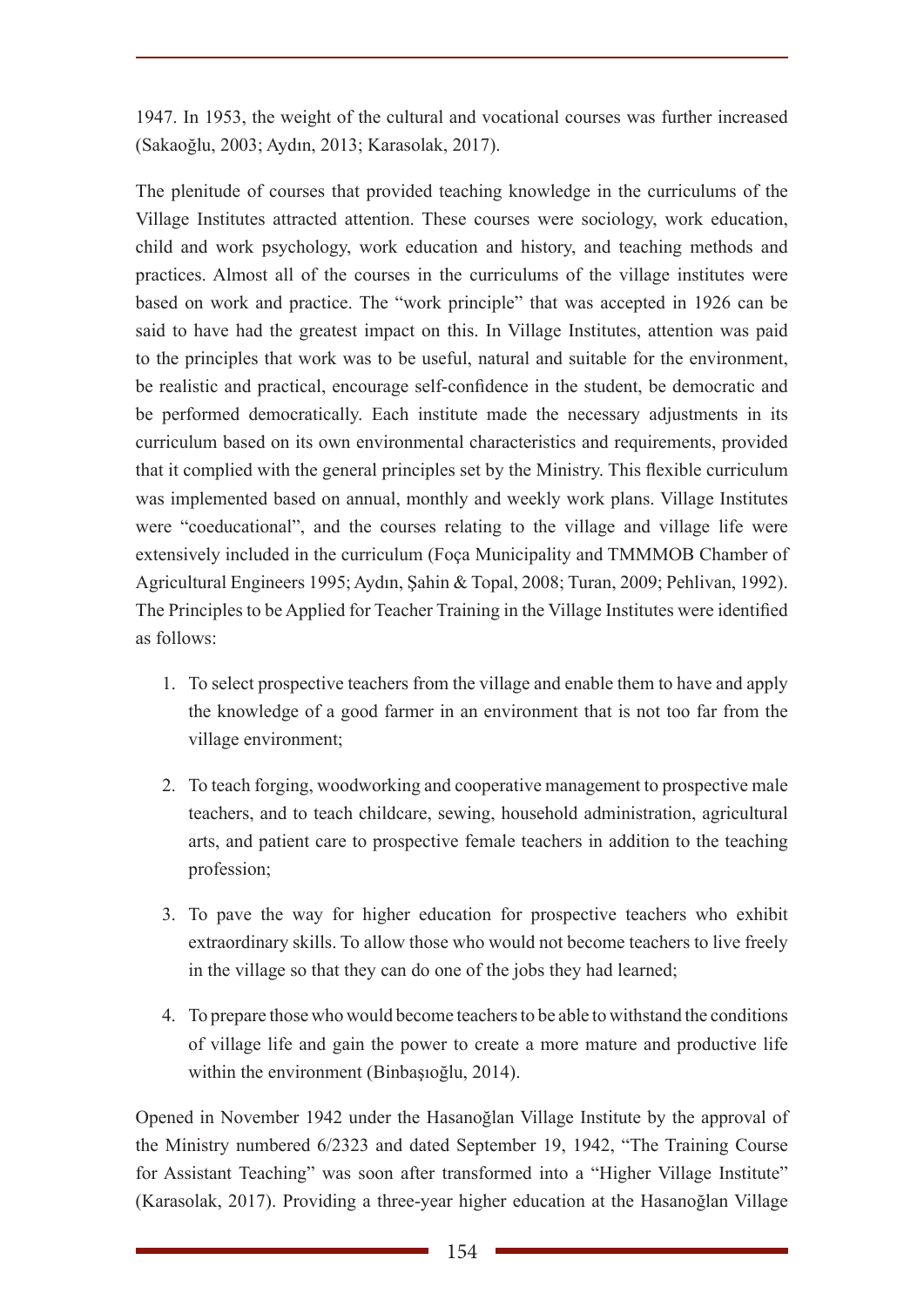Institute in Ankara, the purpose of the Higher Village Institute was to train teachers for village institutes, mobile head teachers for primary schools and supervisors. Admitting graduates of village institutes as students through an examination, the Higher Village Institute thus, also enabled village children to receive a higher education (Cicioğlu, 1985; Bilir, 2011).

As the by-products of an approach to training a different type of teacher, Village Institutes were institutions that were specific to Turkey. These institutions were products that were developed in line with the conditions in Turkey (Uygun, 2003). The problems arising from the limited budget allocations based on the state's limited resources were attempted to be addressed by the income obtained by the students and employees in the village institutes through their own efforts and their own frugality. The negative circumstances brought on by war and famine resulted in prioritization of the main philosophy of the village institutes, "the productive education" (Turan, 2009). Unlike teachers who were trained at traditional teaching schools, teachers who graduated from Village Institutes served in villages voluntarily and selflessly as they were trained to have an awareness and responsibility of service to a village. In addition to teaching students at the school, the duties of these teachers included teaching alternative and new agricultural techniques to villagers, organizing literacy courses, opening agricultural lands such as gardens and fields, and enabling road construction by means of collective work (Akdemir, 2013). The duties of the village trainers and teachers were identified as follows in Article 10 of the Law on the Organization of Village Schools and Institutes which was issued in 1942 (Binbaşıoğlu, 2014);

Article: 10- The duties and authorities of village trainers and teachers are divided into two:

- A. The duties and authorities of village trainers and teachers regarding the schools and courses are as follows:
	- 1. To work in the construction of the building of the Village School and in the creation of the garden, to properly preserve the supplies provided to these schools, to take care of the animals and raise them in accordance with Article 11 of Law No. 3803 and Article 5 of Law No. 3238;
	- 2. To cultivate the land of the school in an exemplary manner, and to not leave it barren;
	- 3. To operate the Village School workshop in a way that would be beneficial for the villagers;
	- 4. To take all kinds of measures relating to the education and training of school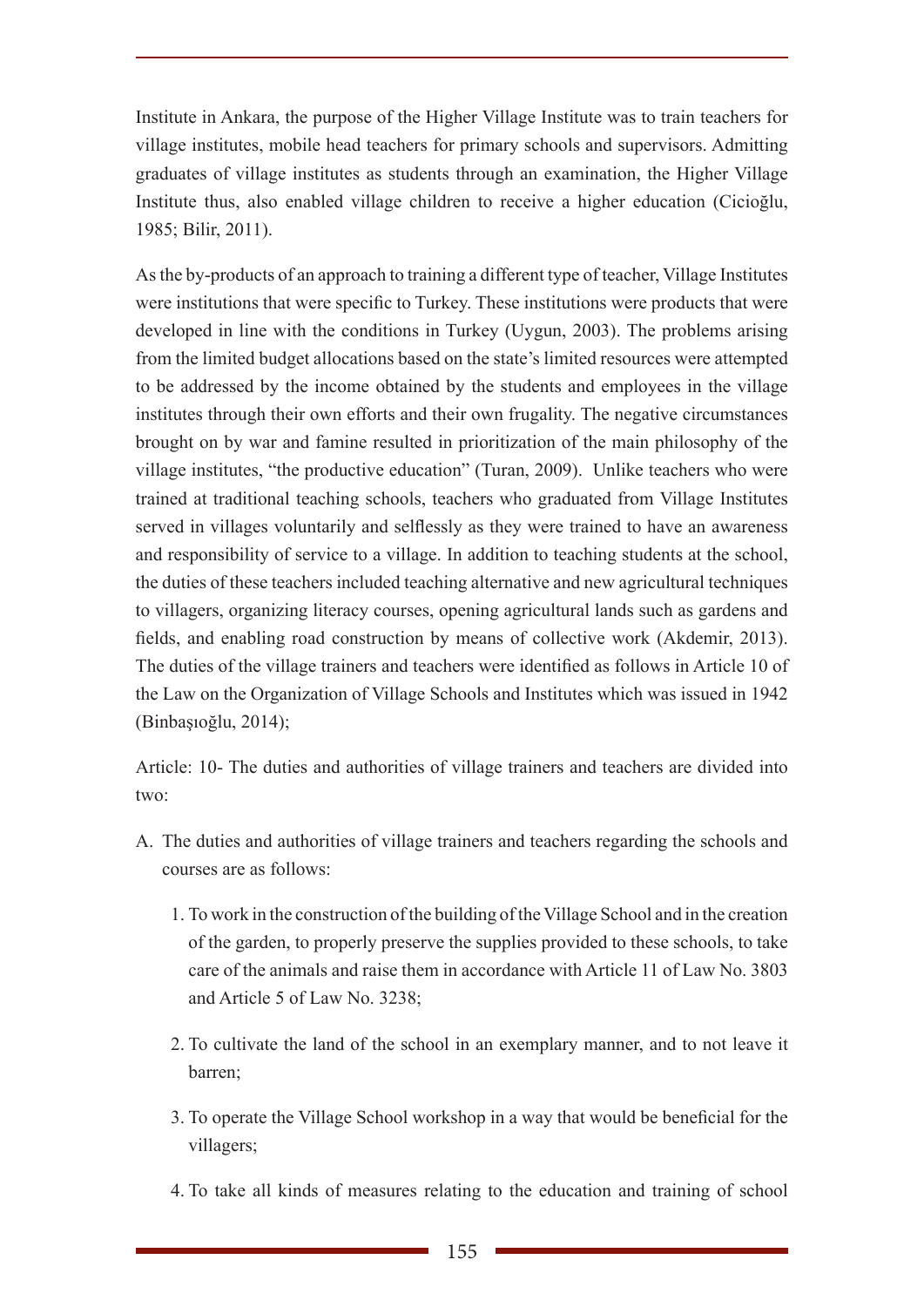students in the village and to ensure that such measures are taken;

- 5. To take all kinds of measures relating to the education and training of school students in the village and to ensure that such measures are taken;
- 6. To work together and collaborate with villagers on tasks that require cooperation, such as the construction of school buildings and creation of nurseries in the villages under the responsibility of the teacher;
- B. The duties and authorities of village trainers and teachers in relation to training the village people are as follows:
	- 1. To improve the national culture of the village people and to train them according to the conditions and requirements of the century in terms of social life;
	- 2. To perform exemplary work for the villagers in the agricultural, artistic and technical fields so as to improve the economic life of the village;
	- 3. To restore historical artifacts and the natural and technically valuable artifacts and monuments which constitute the beauty of the country in the village and the nearby neighborhoods;
	- 4. To provide any type of assistance in all matters relating to the well-being of the village people and the disasters they might experience;
	- 5. To cooperate with the villagers and take action as necessary on matters relating to the general interests and future of the state and the village community, such as national defense, collective work, aid for military families, extinguishing forest and village fires, acquisition of joint agricultural and transportation vehicles, and establishing and operating all kinds of cooperatives;
	- 6. To ensure that the village youth become swimmers, boatmen, wrestlers, riders, shooters, hunters, and are able to ride bicycles, motorcycles and drive tractors based on the specific environment and the vehicles to be procured;

The duties of the village institutes were redefined through a regulation dated 1943. Through this regulation, an Institute Council consisting of the school principal and the department heads and a teachers' council were created. Institutes were also assigned the task of training midwives and health officials (Okçabol, 2005:52). An institute practice school at a primary school level was established at each Village Institute beginning from the 1944-1945 academic year. These schools were like small models of the schools where the prospective teachers would work after graduation. These schools consisted of a teacher's house, a classroom, a workshop, a poultry house, a garden for agricultural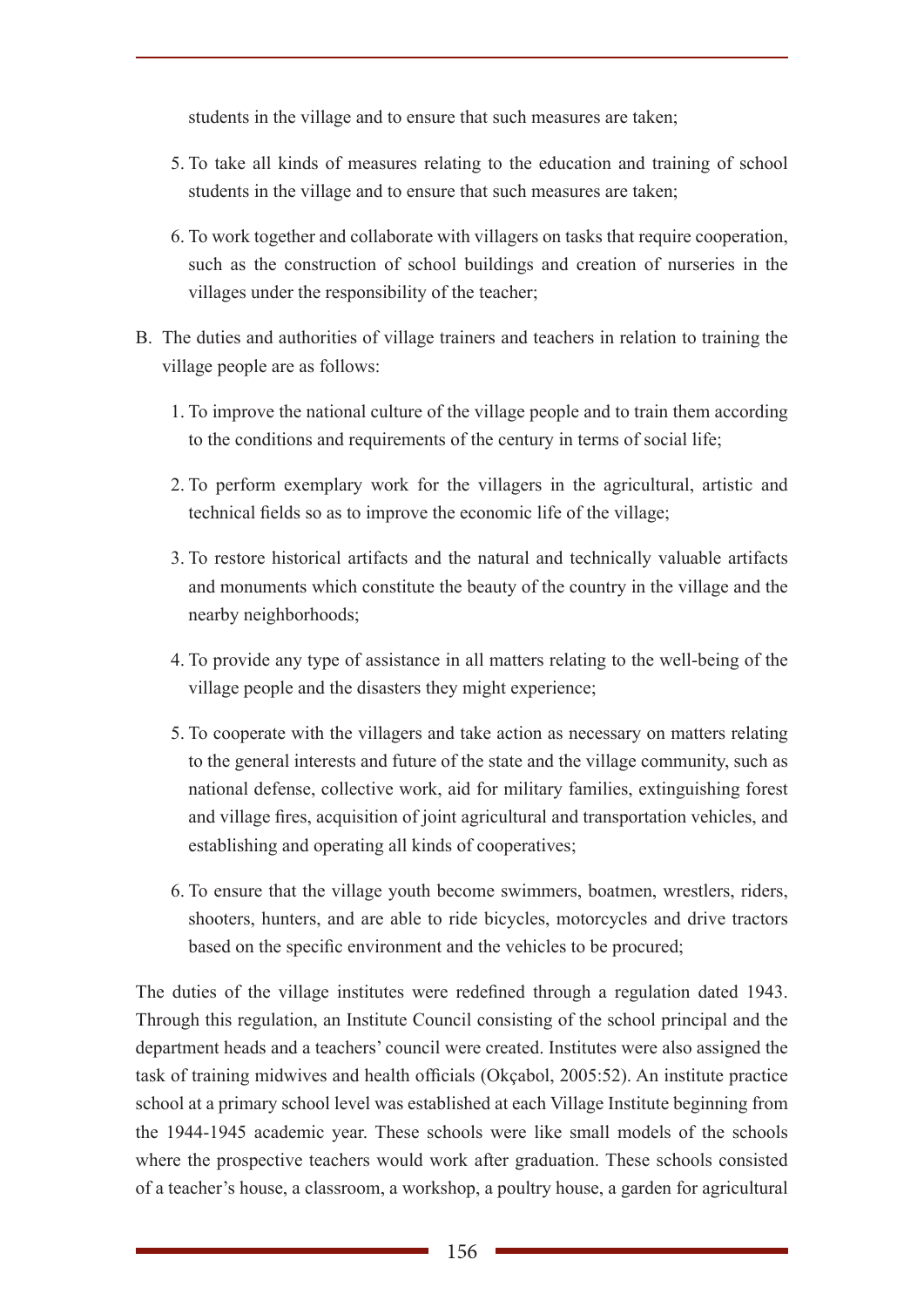work, woods and playgrounds (Karasolak, 2017). The children of the school staff and the students from three-class schools with instructors completed the primary school here. The prospective teachers were sent to villages in groups of three or five people, were prepared for on-site teaching by practicing for three months and became master teachers (Foça Municipality and TMMMOB Chamber of Agricultural Engineers, 1995).

In 1944-1945, primary education would be based on a ten-year plan and by the 1955- 1956 academic year there would be no villages without schools and no schools without teachers. However, the governments changed their perspective on village institutes with the ending of the Second World War and the beginning of the multi-party period in Turkey, and, over time, departed from the foundation goals of the institutes and the implementation of the ten-year plan (Bilir, 2011). After 1946, the 21 village institutes that had been opened began to gradually move away from their original structure when they began to lose their founding staff (Aydın, 2013: 78).

Some changes were made in the structure and functions of the village institutes during the administration of the Sivas Deputy Reşat Şemsettin Sirer who was appointed as Minister of National Education with the transition to a multi-party democratic system in 1946 in the second half of the İnönü period (Turan, 2009). The curriculums of the Village Institutes were changed slightly in 1947. In these changes, cultural courses were called general knowledge courses and they were allocated more hours than other courses. Technical courses were called art courses and workshops and were limited to 1/3 of the school year. This curriculum represented a return to the tradition of the old teaching schools for primary education. The 1947 change is considered as the first significant departure from the philosophy of the Village Institutes (Kalaycı, 2008; Aydın, 2013). Village institute graduates were provided with a place to live before beginning their period of service, a field so that s/he could perform exemplary works for villagers, and all kinds of tools and equipment to plant the fields. It was thought that the graduates would also assist in the implementation of land reform in the villages. However, in 1948, aid for horses, carts, technical tools and machinery that were being provided to the Village Institute graduates were cancelled, and what had previously been provided was taken back. The Hasanoğlan Higher Village Institute was closed (1948), and those who were not born in the villages also began to be admitted to the institutes (Okçabol, 2005:54; Bilir, 2011).

As of 1950-51, it was decided that boys and girls would be educated in separate schools. Female students were gathered in the Kızılçullu and Beşikdüzü Village Institutes and the male students in those institutes were assigned to other institutes (Turan, 2009). In his Report on Teacher Training in Turkey, R. J. Maaske of the United States, who came to Turkey as a Consultant in 1953, suggested that village institutes be provided with better resources, rather than being closed. According to Maaske, students who were to become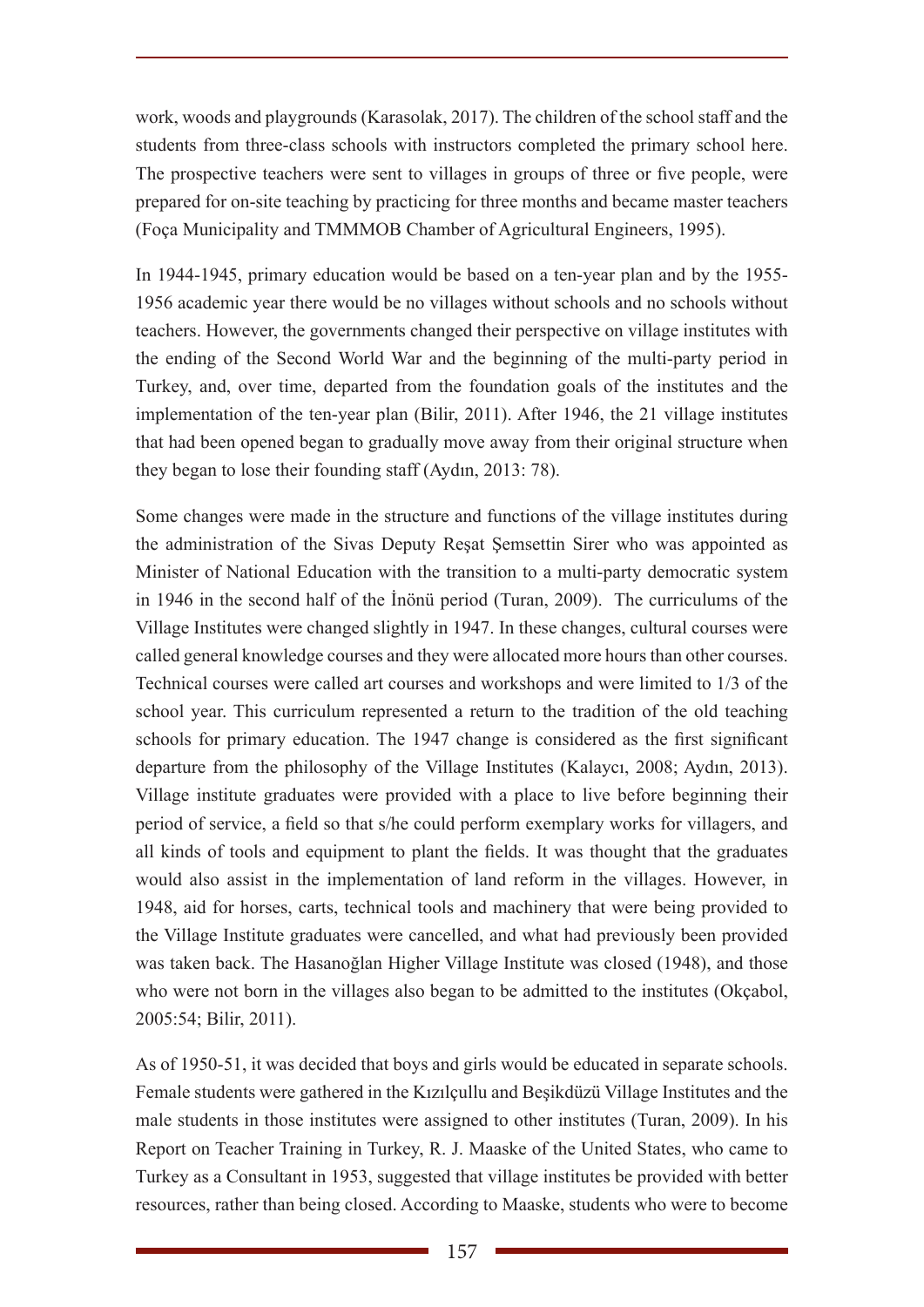teachers should take the vocational courses in educational psychology, the history of education, the history of Turkish educational institutions, educational philosophy, and general educational methods (Okçabol, 2005:56).

The village institutes were closed and turned into six-year teaching schools for primary education by Law No. 6234 enacted in 1954. As of this date, these schools once again continued to mainly admit students who were graduates of village primary schools, and the integration of the curriculums was enabled at a high school level together with the other 3-year Teaching Schools for Primary Education. The curriculum in these institutions, which were converted to teaching schools for primary education, was later organized to train teachers for the villages and cities. With the closure of the Village Institutes, a certain standardization was achieved in the structures and curriculums of institutions that trained primary school teachers. In this way, it was envisaged that the graduates of Teaching Schools for Primary Education would be trained to teach in both village and city primary schools. Law No. 6234 also introduced the principle that teachers who were graduates of teaching schools for primary education would work in village schools until their compulsory service period was completed (Şahin, 1996; Bilir, 2011; Aras & Sözen, 2012; Özkan, 2016).

The objectives of teaching schools for primary education and the specific objectives of the courses taught in these schools were collectively included in the 1953 program. The objectives set for primary schools in this program were as follows:

- A. Teaching Schools and Village Institutes are educational institutions which:
	- 1. Train teachers for primary schools;
	- 2. Conduct studies on pedagogical problems related to children of primary school and preschool age, and
	- 3. Assist the professional development of teachers working at primary schools.
- B. In their educational and training activities, teaching schools are responsible for training prospective teachers as professionals who:
	- 1. Adopted the goals of national education and gained the knowledge and skills to achieve such goals in the schools in which they will serve;
	- 2. Are ready to serve anywhere in the country;
	- 3. Have a good command in terms of knowledge and skills of the course and work topics of the primary schools to which they will be assigned;
	- 4. Gained the ability to improve such knowledge by themselves;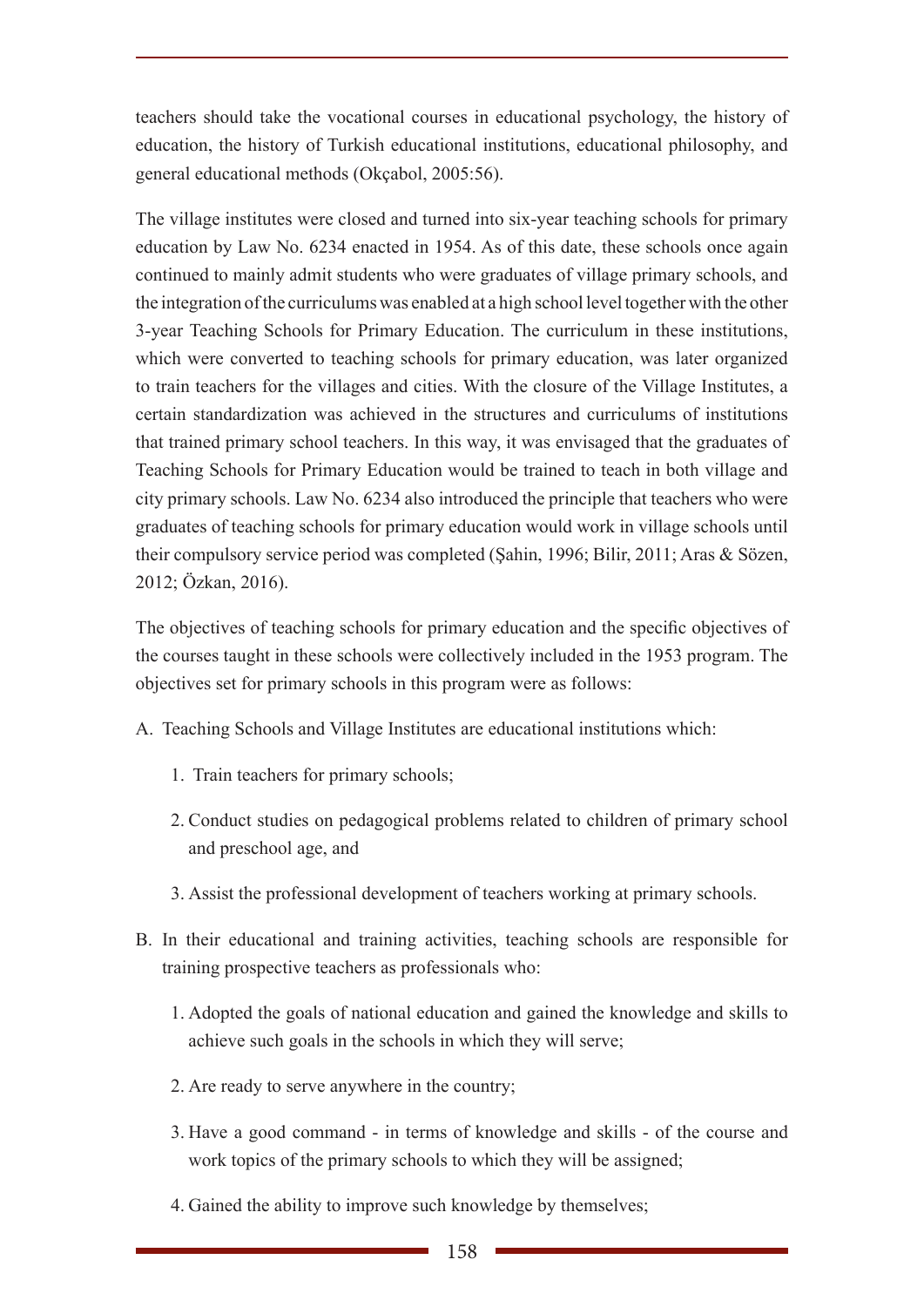- 5. Are handy, cheerful and optimistic;
- 6. Are able to consider matters of life and profession from a scientific point of view;
- 7. Are investigative, constructive and art-loving people;
- 8. Grasped the technique of transferring their knowledge to the students in the most appropriate ways;
- 9. Gained the ability to adapt to the environment and particularly, the village where they will be serving so that they can recognize and improve it;
- 10.Love and understand children, and have the mindset of an educator above all in their professional work;
- 11.Know how to ensure that the public relates to the school and how to cooperate with the families:
- 12.Worthy of being considered as role models in terms of their lifestyle and their influence on their environment (Özalp and Ataünal, 1977).

The policy on training two types of primary school teacher was maintained until 1953 after which institutions that train teachers were united under the title "Teaching Schools for Primary Education" under Law No. 6234, and these schools provided an education for six years after primary school and three years after secondary school (Üstüner, 2004). The most important topic of discussion at the 5th National Education Council which was convened in 1953 was the curriculum of the teaching schools for primary education. The teaching schools for primary education were organized to provide a 3-year and 6-year education as of 1954 as a result of the work on the duration of education and the report provided by the foreign expert Prof. Roben J. Maaske. Although the number of these schools and the students were raised to 80 and 54000, respectively, in a short amount of time, the teacher shortage in Turkey which greatly concerned the educators was continuing (Ergün, 1987). In the mid-1950s, there were 42 teaching schools across the country. In the late 1950s, this number rose to 52. 21 of these schools were a continuation of the Village Institutes and their education periods were 6 years. These schools were scattered across the entire country in an almost even manner as required by the foundation objectives of the Village Institutes. The goal here was to provide equal opportunity in education for the village children across the entire country and to enlighten all the villages of the country through the light of these schools (Tangülü, 2012; Özkan, 2016). During the period of 1958-1959, there were 19835 students in 52 teaching schools for primary education, 75% of whom were village children. Although the students were not directly involved in production, they worked in areas such as wall construction, beekeeping, fruit growing and poplar tending in the summer terms through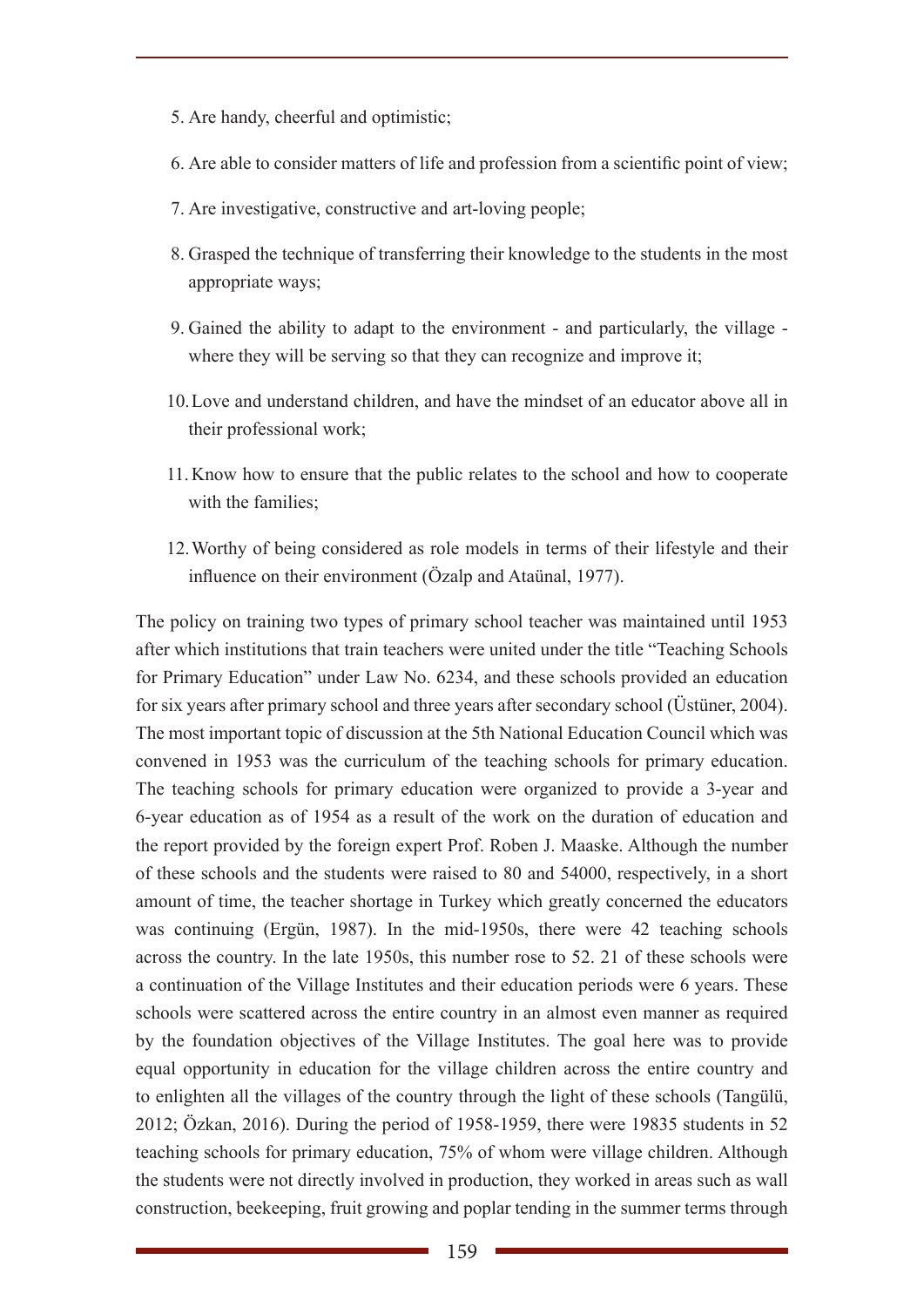one-month summer course programs, based on the characteristics of the region, and they also continued such work in agricultural courses during the year (Özkan, 2016).

In the 1960s, the main problem was once again the teacher shortage, especially in primary education. Some urgent measures were again taken to address this problem. Those who graduated from high schools or their equivalents up to 1960 were granted the right to become a "Reserve Officer Teacher" and complete their military service as primary school teachers pursuant to Law No. 97 dated October 11, 1960, in an attempt to resolve the teacher shortage after May 27, 1960. Then, those who were willing were assigned as permanent teachers. These measures were usually effective in meeting the teacher requirements. However, such practices broadly undermined the unity in the approach and attitude to primary education (Akyüz, 2007; Oğuzcan, n.d.; Bilir, 2011). Through the Primary Education and Education Law No. 222 which came into force on January 5, 1961, following the year 1960 those who graduated from high schools or their equivalents were appointed as primary school teachers through complementary exams and internships, while graduates of secondary schools or their equivalents who had reached the age of 18 were appointed as "temporary teachers" (with a proficiency certificate) for primary schools by being subjected to training. These practices caused the quality of teachers to deteriorate and weakened the existing perception of teachers in the public (Akyüz, 2007; Bilir, 2011).

The number of hours that were considered suitable for special courses and studies in the curriculum of the teaching schools for primary education, which also had the purpose of providing high school culture to graduates of teaching schools for primary education, the duration of which was raised to four years after secondary school, was increased under Decision No. 44 of the Board of Education dated March 18, 1970 (Cicioğlu, 1985). Until the 1970-1971 academic year, primary school teachers were trained in 3-year teaching schools for primary education which were similar to high schools. In the 1970-1971 academic year, the duration of the teaching schools programs for primary education was increased to 4 years after secondary school and 7 years after primary school (Okçabol, 2005:67; Akyüz, 2007; Güven, 2015).

The Basic Law of National Education No. 1739 dated 1973 introduced a provision that stated "Teaching is a special occupation that requires expertise and that takes on the duties of the state relating to education, training and relevant managerial duties" and stipulated that teachers should be provided with a higher education, regardless of the grade level of teaching. Therefore, it was decided that the period of education would be extended and 2-year Educational Institutes would be opened to train classroom teachers for primary schools, instead of the teaching schools for primary education which then lost their functions (Aküzüm, 2006; Akyüz, 2007). With this practice, both the student selection process on admission and the village internships for prospective teachers during their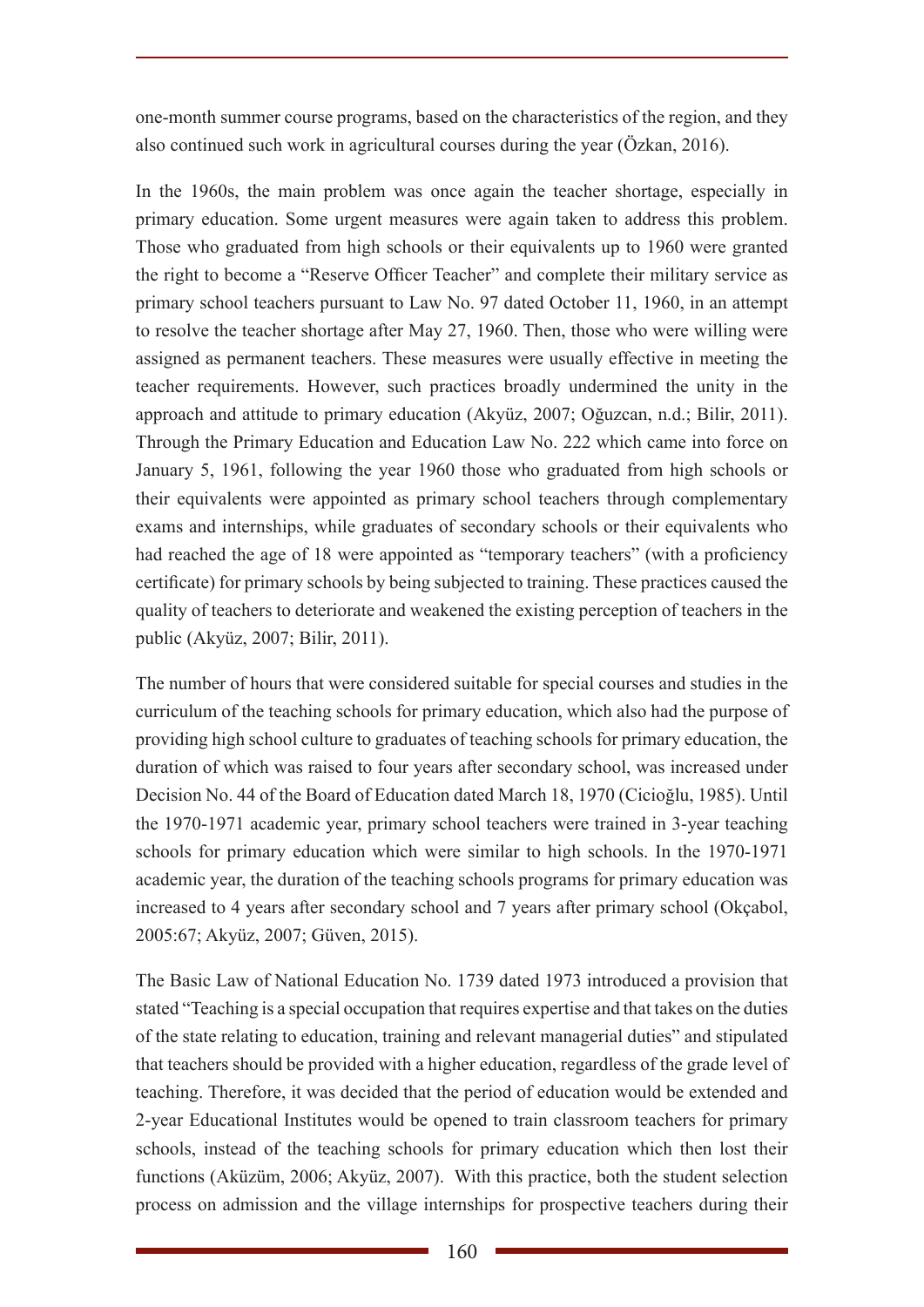education were cancelled (Bilir, 2011). The Basic Law of National Education No. 1739 dated 1973 was enacted for the purpose of raising the quality as well as the quantity of teacher training in Turkey. 30 of the educational institutes which amounted to 50 by 1976 were closed by 1980 due to the transition to technical education (Üstüner, 2004; Aküzüm, 2006). As of the 1974-1975 academic year, some teaching schools for primary education were transformed into teaching high schools (Akyüz, 2007). Teaching high schools were secondary education institutions where modern science and mathematics programs were taught. In these schools, arts and crafts, music and physical education courses were taught for an additional one hour (Cicioğlu, 1985). The educational institutes which trained primary school teachers, began to admit students through a central examination. In 1977, according to a directive prepared by the Ministry, candidates who were entitled to attend the entrance examination based on the results of the University Selection Exam (ÜSS) and who would pre-register undertook a written exam for Turkish composition, and a written exam and interview that covered the areas of literature, social studies, mathematics and science, and that would test the preliminary conditions/admission behavior required to succeed in completing the 2-year educational institute curriculums. While there were a total of 6584 students in the two-year educational institutes in the 1981-1982 academic year, this number rose to 10875 the following year (Öztürk, 2005 Cited by: Karasolak, 2017). The number of schools that trained classroom teachers was reduced to 17 through a regulation issued in 1981. These schools were gathered under the umbrella of universities in 1982 pursuant to Law No. 2547 (Akyüz, 2007; Karahan, 2008).

## **Training Teachers for Secondary Schools**

Established in Konya in 1926 and moved to Ankara in 1927, the Gazi Teaching School and Training Institute was one of the most significant institutions that trained teachers for secondary schools in the first years of the Republic. In 1936, primary school teachers who had successfully served for two or three years were admitted to the school by an exam; courses lasting for three semesters were commenced to train secondary school teachers; and those who completed such courses were entitled to teach at secondary schools. In this school, the departments of Music, French, English and German were opened in 1937-1938, 1941-1942, 1944-1945 and 1947-1948, respectively. In 1941 and 1944, new regulations were made to the Institute curriculums and a regulation was issued in 1943 (Ergün, 1987; Akyüz, 2007; Cenan, 2015).

After the closure of the Higher Village Institute which was established in 1942, the duties of this institution were also assigned to the Gazi Teaching School for Secondary Education. In 1943, the teaching staff of the Gazi Teaching School for Secondary Education and Training Institute was extended, which enabled the number of teachers who graduated from teaching schools to increase and the number of secondary school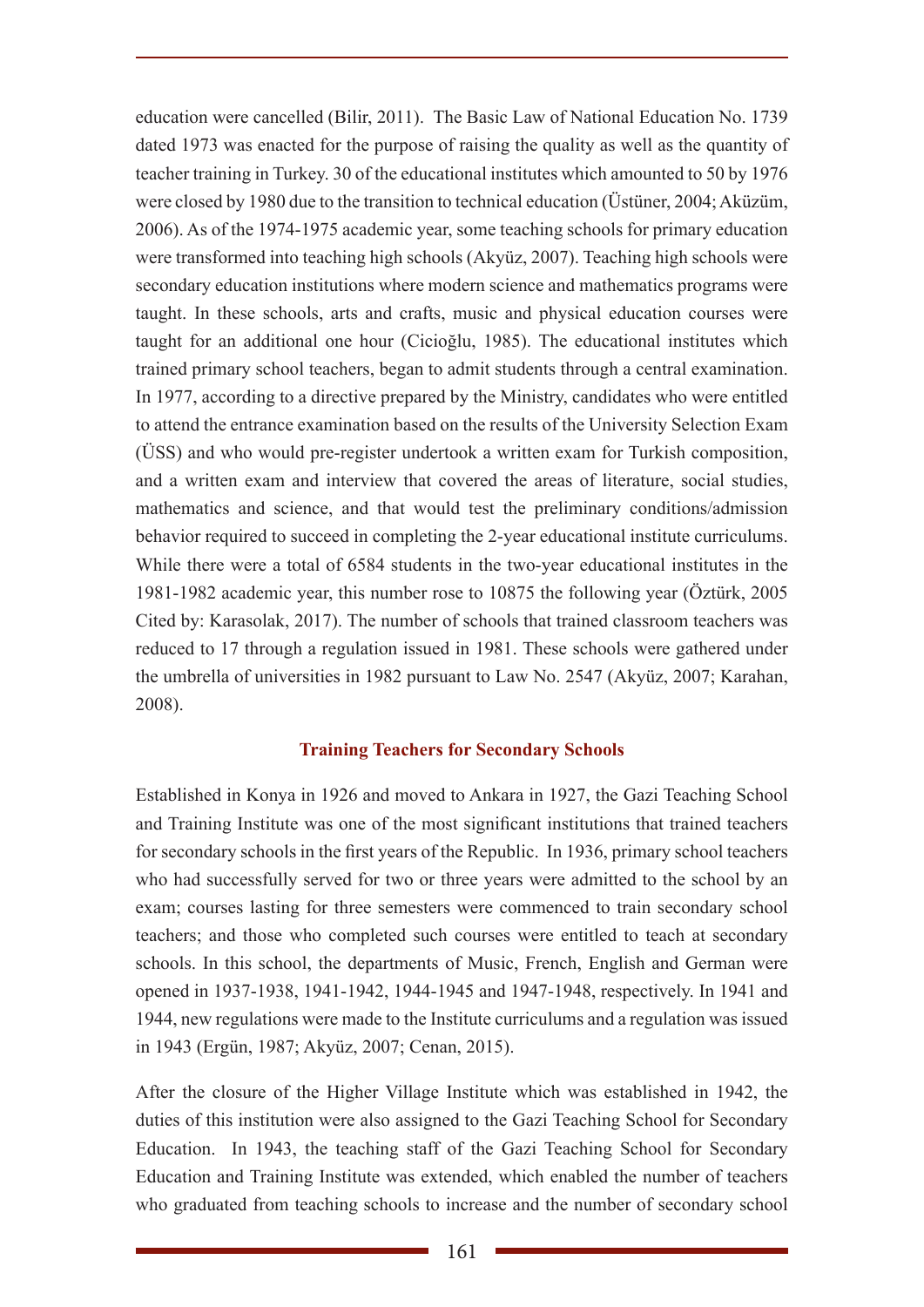teachers to relatively increase as a result of the rise in interest of university students in the teaching profession. A new type of teaching school which was called the Educational Institute started to open in 1946 to meet the need for teachers. Over time, these institutes became highly developed in terms of number and divisions and 17 Educational Institutes attempted to meet the country's requirements for secondary school teachers (Ergün, 1987; Cenan, 2015).

In the late 1940s, when it was realized that the capacity of the Gazi Educational Institute was far from meeting the country's requirements for secondary school teachers, new educational institutes began to open to overcome the shortage of secondary school teachers. New educational institutes were opened in İzmir, Istanbul and Balıkesir. The total number of students in these institutions, which did not number more than 10 until 1969 and were sometimes called the 3-year Educational Institutes, was 69,313. The number of these education institutes reached 18 in 1977-1978 (Kavcar, 2002; Üstüner, 2004; Akyüz, 2007; Güven, 2015).

A provisional regulation which was enacted on January 21, 1947, stated that these were higher education institutions that train teachers for schools with a duration of 8 years, covering primary and secondary education; secondary education institutions; and village institutes. High school and primary school graduates who were nominated by the teachers' board of the relevant school or the directorate of national education were admitted through written, oral or practical exams to these schools (Okçabol, 2005:50). The Necati Bey Training Institute and the Istanbul Teaching School were transformed into Educational Institutes as of the 1946-1947 academic year under a new understanding. Thus, students were admitted for the first year at these schools as students of the Educational Institute, based on the new status of these schools, and the teaching school for secondary education was closed. The first years for the Turkish, History-Geography, Educational Science, Mathematics, Physics-Chemistry, and Biology Departments were removed, and the Music, Arts and Crafts, Physical Education, and Foreign Languages Departments were maintained with their old status and included in the new structure of the Institute (Cenan, 2015).

It became difficult to provide separate branch teachers for each course at the secondary schools whose numbers increasingly rose as a result of the society's increasing demand for education at the end of the Second World War, and teachers in the fields of Turkish, history, geography, citizenship knowledge, mathematics, biology, physics and chemistry needed to be trained, and so the Department of Collective Courses was established at the Gazi Educational Institute and the Balıkesir Necati Educational Institute in the 1946- 1947 academic year for this purpose. The Department of Collective Courses was divided into the Science and Literature Departments in the 1949-1950 academic year and all the departments were extended to three years as of that year (Özalp and Ataünal, 1977;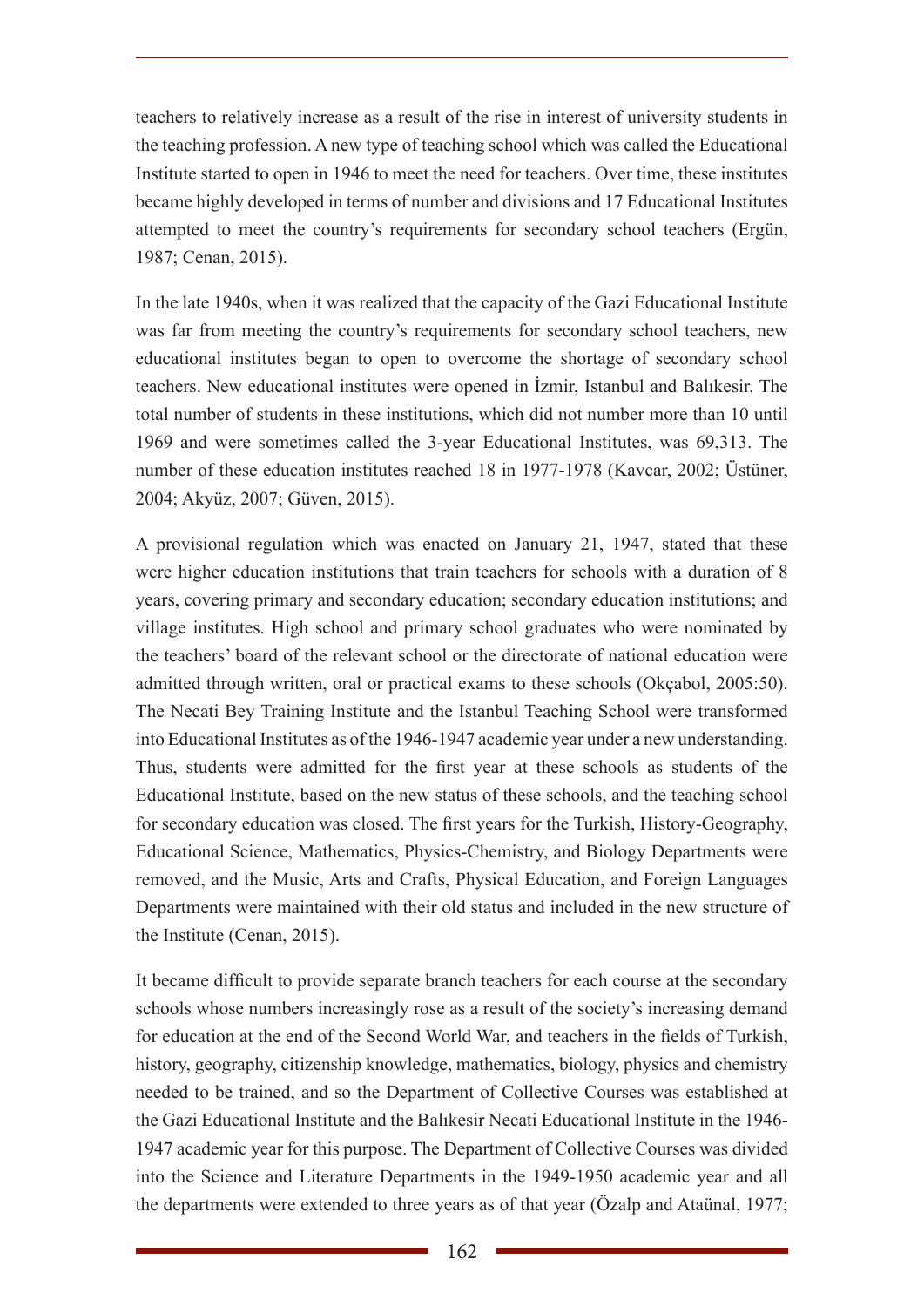Cicioğlu, 1985; Oğuzcan, n.d).

In the 1952-1953 academic year, the special education department was established but was closed down 2 years later. The pedagogy department took over the responsibilities of this department. Graduates of high schools and higher education institutions were provided with training and appointed as teachers at secondary schools under Primary Education and Education Law No. 22 dated January 5, 1961. In the 1967-1968 academic year, the science department was divided into the mathematics, science and biology departments, while the literature department was divided into the Turkish and social studies departments, and the curriculums were re-organized accordingly. With this new regulation, educational institutes began to teach subjects divided into 12 departments which were science, mathematics, social studies, Turkish, English, French, German, physical education, arts and crafts, music, agriculture and education. Significant changes were made from time to time in the departmental systems and curriculums of educational institutions. The number of these schools increased rapidly after 1965 also due to political concerns. There were no qualification criteria for teachers who would serve at these schools, i.e. who would train the teachers, which resulted in a rapid decline in quality (Kavcar, 2002; Akyüz, 2007; Güven, 2015).

In 1974, the government at the time, which promised to enable all high school graduates to receive a higher education, introduced a practice called higher education by letter and 46,000 students were admitted to programs that train teachers through this system. Efforts were made to train teachers through letters in various branches including Painting, Music, and Physical Education (Total graduates: 42,141). In 1978, a large number of teachers were trained without proper education, through accelerated education (70,557 graduates in total) and night school (15,000 graduates in total). This approach sought to increase the number of teachers to meet the increasing requirement for teachers, but failed to take into account the qualifications (Akyüz, 2007; Güven, 2015).

In the first years, the duration of education at institutions that train teachers for secondary schools was 3.5 years, while in the 1967-1968 academic year, the duration of all departments was identified as 3 years. At the beginning of the 1977-1978 academic year, the number of the three-year educational institutes was reduced to 10, and the duration of education was raised to four years to train high school teachers (Ankara Gazi, Istanbul Atatürk, Balıkesir Necati, İzmir Buca, Bursa, Diyarbakır, Konya Selçuk, Trabzon Fatih, Samsun, Erzurum Kazım Karabekir). In 1981, the names of the educational institutes, whose number had been reduced to 17, were changed to Higher Teaching Schools and specializations in branches was introduced through a restructuring in the departments. These institutions were transformed into Faculties of Education within existing or new universities in 1982 (Özalp and Ataünal, 1977; Kavcar, 2002; Aküzüm, 2006; Akyüz, 2007; Gül Avşar, 2007; Güven, 2015; Abazoğlu, Yıldırım & Yıldızhan, 2016; Karasolak, 2017).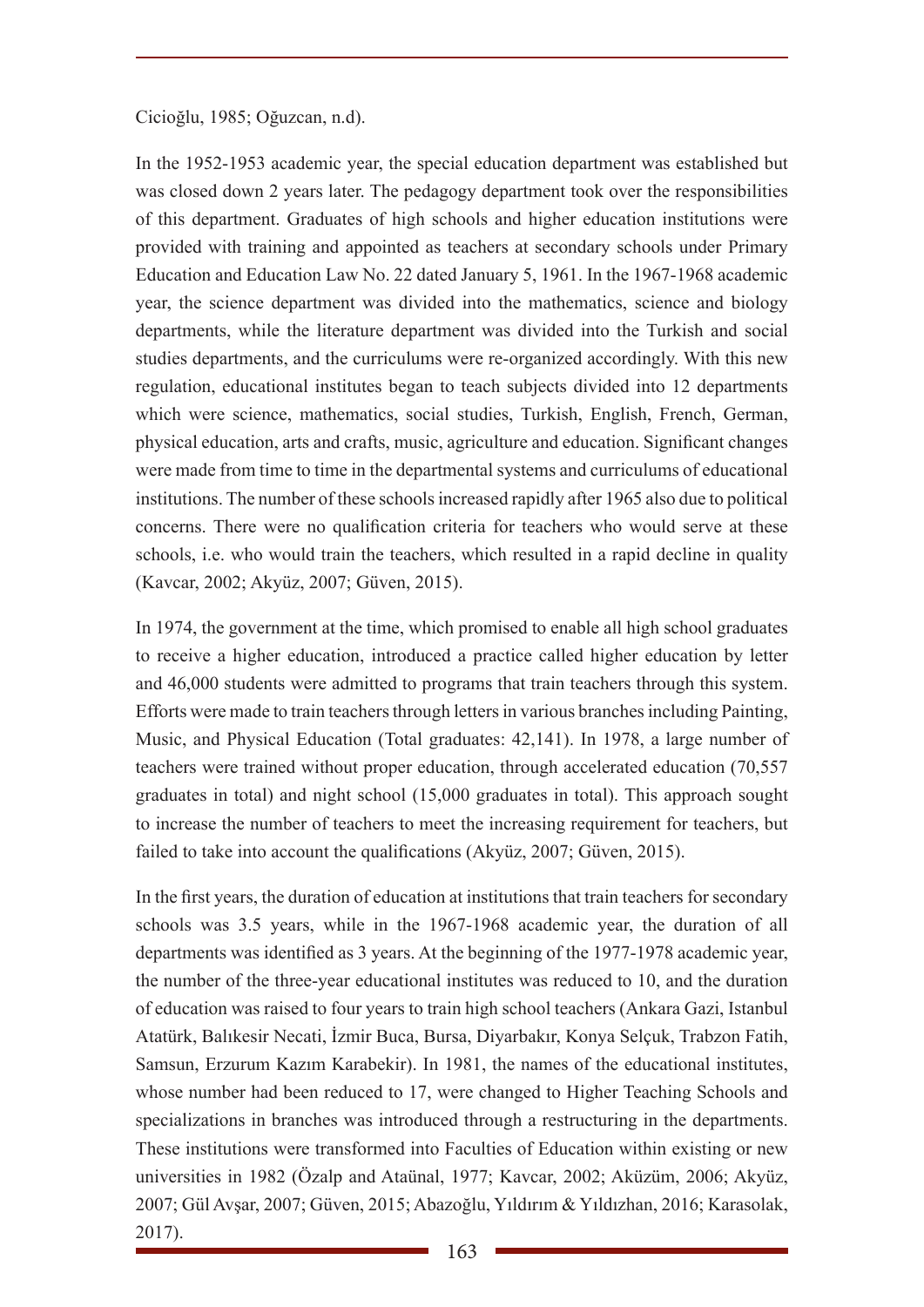#### **Training Teachers for Secondary Education (High Schools)**

A review of the development of teacher training for secondary education in the history of the Republic reveals that secondary and high school teachers were trained through similar resources. In the Republican Era, the Istanbul Higher Teaching School was the only resource that trained teachers for high schools in 1923-1956. This school was opened in 1891 as the Teaching School for Boys for Higher Education in accordance with the 1869 Regulation on General Public Education, and prior to 1934, the school was named the Higher Teaching School. The Arabic words in the original name of the school were later changed to be in line with the modern-day words. In the 1930s and '40s, the Higher Teaching School was one of the few schools which accepted students through an examination, while many departments of universities, including medical faculties, admitted students without any exams. Furthermore, educators frequently emphasized that the success of high schools in those years was measured by the number of students who were admitted to the Higher Teaching School because of the quality of this school. (Eşme, 2003; Aküzüm, 2006; Kahramanoğlu, 2014).

It has been observed that the problem of teacher shortages in high schools could not be resolved from the establishment of the Republic until the 1940s. In addition to the work undertaken in relation to assistant teachers, the Balıkesir Necati Educational Institute was opened in 1944 to resolve this problem (Duman, 1988). The term for the "Law on Employing Assistant Teachers at Secondary Schools", which was adopted in 1934 and was in effect during the 1940s, was extended for three years in 1941 and for 5 years in 1943 (Cenan, 2015).

The general purpose, structure and operation of the school was redefined by the "Directive on Higher Teaching School" which was accepted by Decision No. 167 of the Board of Education dated 28.8.1940. The first article of this regulation stated that the school was an institution that was opened to train teachers for secondary schools, while the second article stated that it had seven departments which were: (a) Turkish Language and Literature, (b) Philosophy, (c) History, (d) Geography, (e) Mathematics, (f) Physics-Chemistry, (g) Biology. The establishment of a new branch of the Higher Teaching School to train foreign language teachers, as well as amendments to the main directive and the student admission directive of the school were adopted through the "Directive on Higher Teaching School" which was accepted by Decision No. 185 of the Board of Education dated 26.9.1940 (Duman, 1988; Cenan, 2015).

The Higher Teaching School which was developing with each passing day and whose star was shining experienced a negative development in 1946. The university law which was enacted on June 12, 1946 prohibited faculty members from working at external institutions. This development was a milestone for the Higher Teaching School. As a result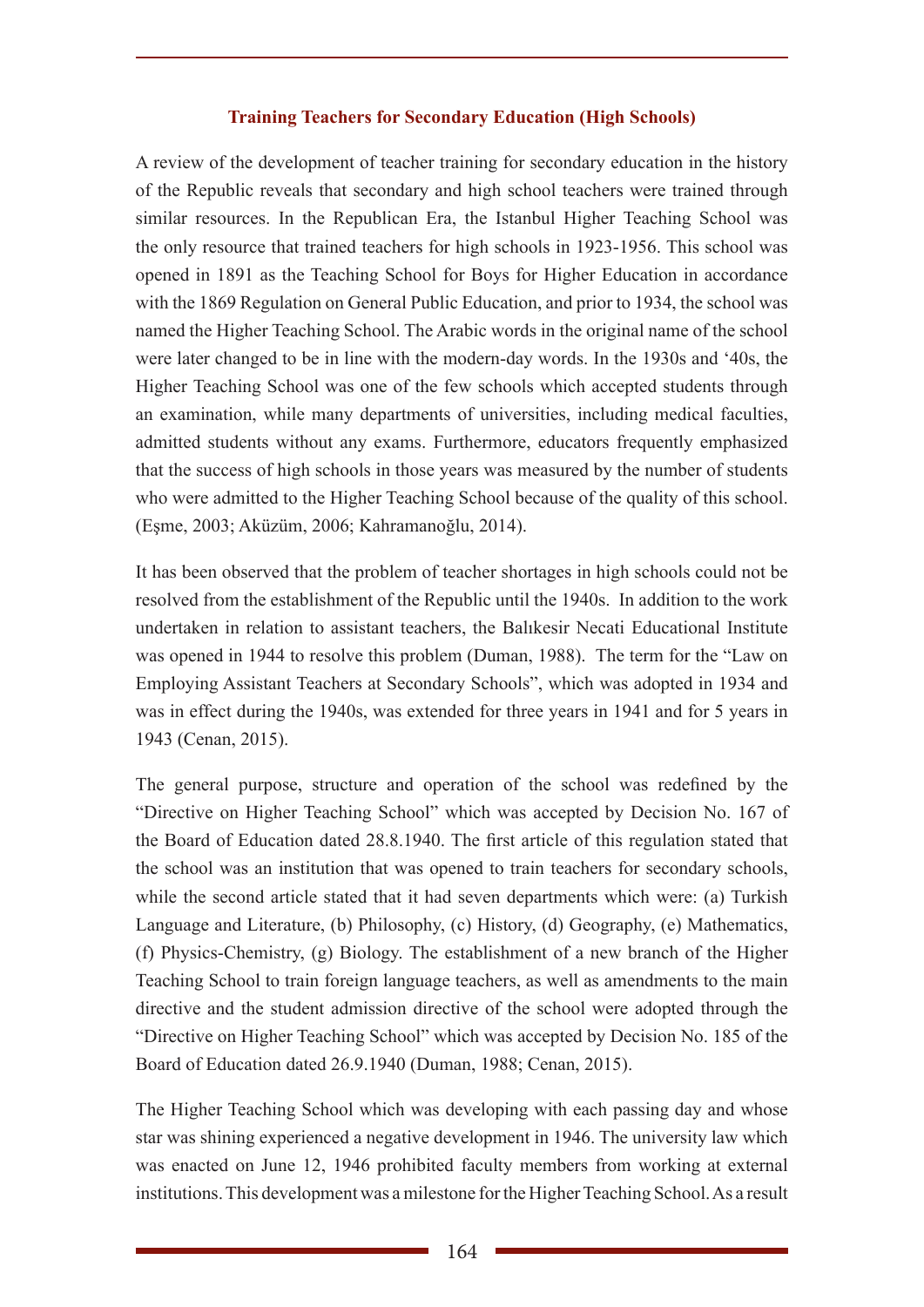of this law, the academic staff who played an important role in increasing the quality of education at the school thanks to their negotiation skills were cut off from the school. An increasing number of obstacles led to the closure of the school at the beginning of 1949- 1950 (Eşme, 2013). The opening of the Higher Village Institutes represented another attempt to train teachers for secondary education in this first period of the Republican era education. This school was established within the Hasanoğlan Village Institute in the 1942-1943 academic year. The Hasanoğlan Higher Village Institute, which offered an education period of 3 years, was closed in the 1947-1948 academic year after producing 104 graduates up until the end of 1946 and its students were dispersed to other higher teaching schools under the Ministry of National Education (Duman, 1988).

Between 1951 and 1960, the shortage of teachers at high schools had become a major problem. The ministers of national education argued that the Higher Teaching School in Istanbul was not enough to meet the need, and stated at the National Education Councils that such a school should also be opened in Ankara. After this proposal was accepted, the Minister of National Education at the time, Tevfik İleri, asked Roben J. Maaske to prepare a model for a Higher Teaching School and present it in a report. This led to the opening of two more higher teaching schools, first in İzmir (1956) and then in Ankara (1959), thus raising the number of such schools to three. The Higher Teaching School which was opened in Izmir only admitted students for the science branch. Higher teaching schools provided very important services in the education of secondary school teachers, especially teachers of high schools and their equivalents (Kavcar, 2002; Oğuzcan, n.d; Bilir, 2011; Tangülü, 2012).

The Istanbul Higher Teaching School was very underutilized in terms of the number of students. After the 1950s, the number of graduates per year fell to 7-8 (Akyüz, 2007). In Turkey, the engineering branches began to be considered as favored professions during these years, which had a negative impact on the attractiveness of the Higher Teaching School and ultimately, the school was never able to regain its former ability to enroll qualified students. The number of graduates in the 1950s is provided below (Eşme, 2013).

| <b>Academic Year</b> | <b>Number of Graduates</b> |
|----------------------|----------------------------|
| 1950-1951            |                            |
| 1951-1952            |                            |
| 1952-1953            |                            |
| 1953-1954            |                            |
| 1954-1955            |                            |

Table 1. The Number of Graduates of the Istanbul Higher Teaching School in the 1950s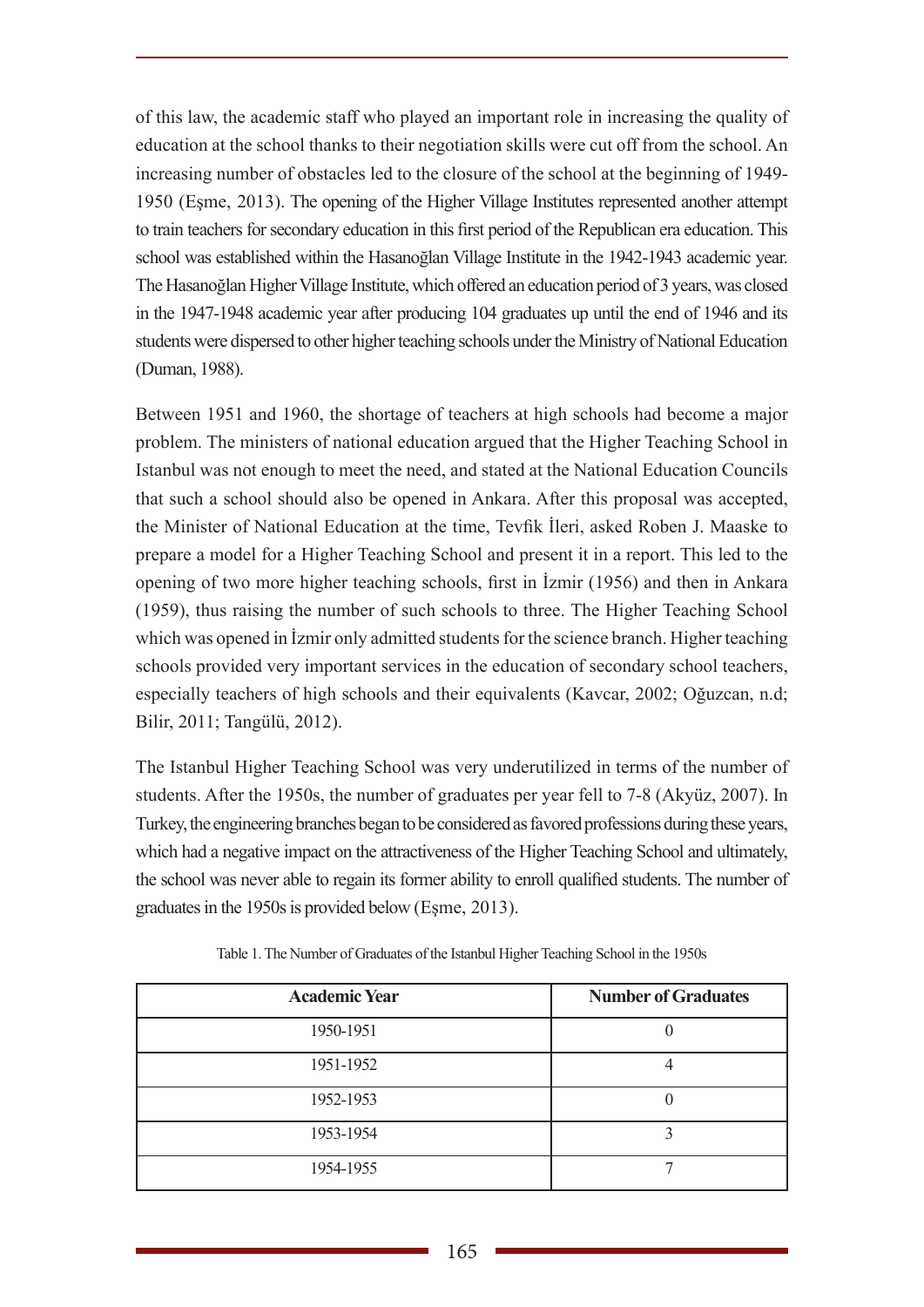| 1955-1956 |    |
|-----------|----|
| 1956-1957 |    |
| 1957-1958 |    |
| 1959-1960 | 24 |

The Ankara Higher Teaching School was opened by a decision of the Board of Education No. 209 which was issued in 1959. While its teaching structure was the same as that of the Istanbul Higher Teaching School, the Ankara Higher Teaching School chose to select its students from the most successful students at the Teaching Schools for Primary Education, instead of from the Faculties of Science and Literature. Initially admitting students to the science branch, the Ankara Higher Teaching School also began admitting students to the literature branch by the same method in 1960. Students who completed the three-year and six-year Teaching Schools for Primary Education in June 1959, whose names were notified to the Ankara Higher Teaching School as candidates were sent a notice in accordance with Circular No. 4562 which was sent to the governor's office (Kavcar, 2002; Eşme, 2013; Aküzüm, 2006; Akyüz, 2007).

In 1959, the Higher Islamic Institute was opened in Istanbul. This institute was training teachers for vocational schools of religion to enable them to teach vocational courses as well as teachers for secondary schools so that they could teach the religion course (Akyüz, 2007). The education period for the department of foreign languages, and the science, literature and education departments was raised to 3 years at the beginning of the 1960- 1961 academic year and in the 1967-1968 academic year, respectively. In the 1966-1967 academic year, the science department was divided into the mathematics, and sciencebiology departments, while the literature department was divided into the Turkish and social studies departments, and the curriculums of these departments were re-organized accordingly (Duman, 1988). From 1964 onwards, those who were selected from the most successful students of the teaching schools for primary education and who were of good character were admitted to the İzmir and Istanbul Higher Teaching Schools as students. However, since such students were not considered as high school graduates in those years, they first needed to obtain a high school diploma after a 1-year preparatory high school program, and they received their branch education at the Faculties in which they enrolled and their vocational courses at the Higher Teaching Schools. In 1965, a Faculty of Education was established at Ankara University, followed by the establishment of departments of education at Middle East Technical University, Hacettepe University and Boğaziçi University in the following years and these universities opened programs that provided teaching certificates which consisted of 7-8 courses and initiated a graduate program in educational sciences (Okçabol, 2005; Akyüz, 2007).

The Ministry of National Education ended the preparatory program implementation starting from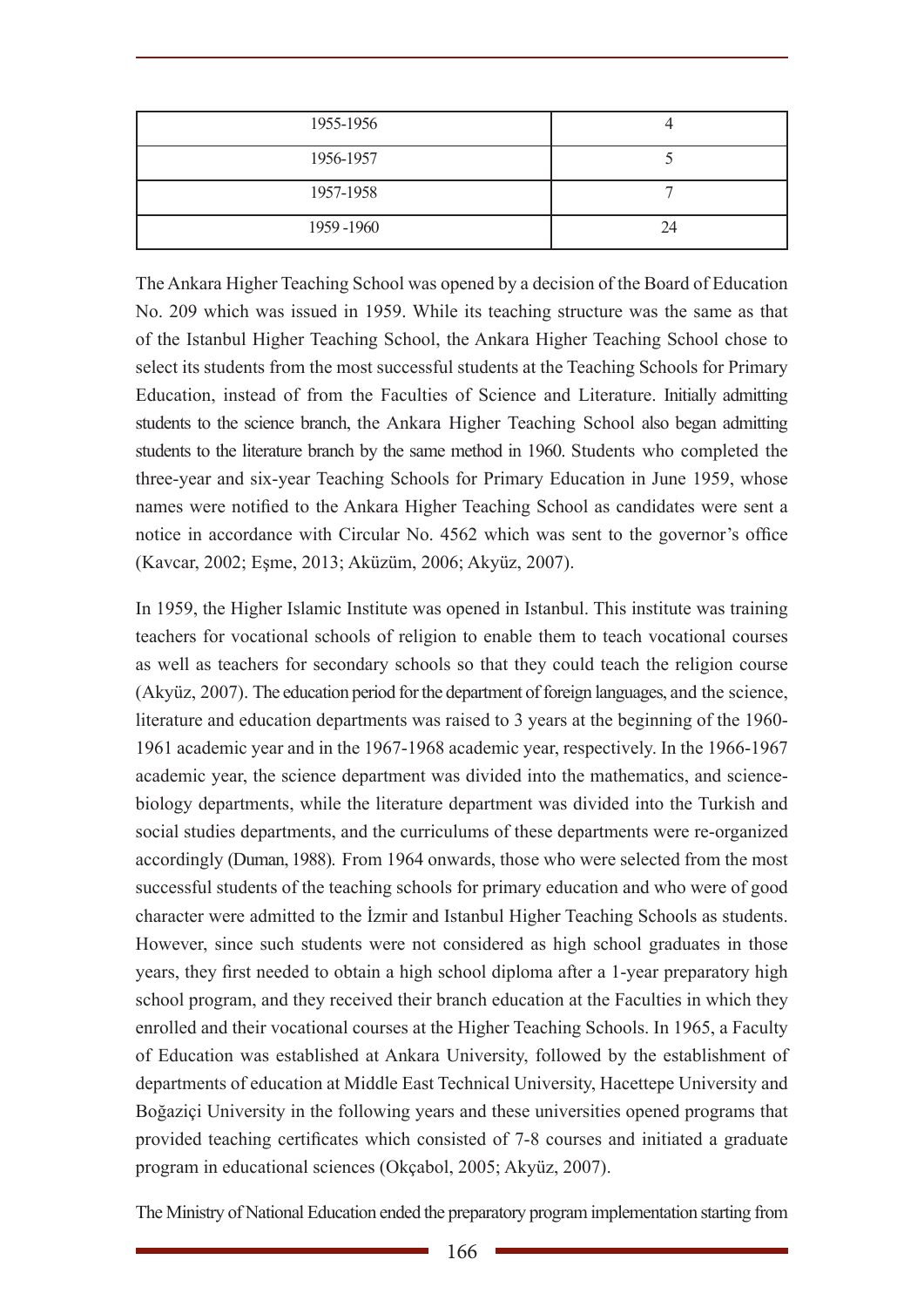the 1974-1975 academic year. As a result of this development, the Higher Teaching Schools began to admit students, by exams, from among high school graduates who had passed the university exam, as of 1975-1976. The vocational courses provided at night could not be offered at regular times; teaching schools for primary education began to produce High School graduates under the name Teacher High Schools as of 1974-1975; the universities began to provide teacher formation education in those years; and there were violent ideological clashes between Universities and Higher Teaching Schools, all of which led to the false idea that they were no longer needed. Despite maintaining their position for many years as the country's most established educational institutions for training high school teachers, the Higher Teaching Schools were closed down in 1978. On July 20, 1982, some of the Higher Teaching Schools were transformed into Faculties of Education, while others were transformed into Higher Schools of Education and became a part of existing or newly established universities. In addition, the Higher Technical and Artistic Teaching Schools which had been meeting the technical teacher requirements of Turkey since the 1930s were transformed into Faculties of Technical Education (Ergün, 1987; Duman, 1988; Eşme, 2013; Akyüz, 2007; Güven, 2015).

Between 1938 and 1982, there have been significant developments in vocational and trade teaching schools**.** In this period, new institutions were added to the existing ones that train teachers for vocational and technical schools. These were: The Ankara Higher Industrial Teaching School (1975-1976), the Ankara Higher Artistic Teaching School for Boys (1975-1976). The Ankara Higher Artistic Teaching School for Girls (1975- 1976), the Istanbul Higher Technical Teaching School (1976-1977), the İzmir Higher Artistic Teaching School for Boys (1975-1976) and the Konya Higher Artistic Teaching School for Girls (1976-1977) (Oğuzcan, n.d.). The Technical Teaching School for Boys was a four-year high-grade vocational school that trained teachers for secondary art and construction schools for boys, as well as for construction and art institutes. As a result of the decision to also admit female students to this school in the ensuing years, the name of the school was changed again after 1970 to the Higher Technical Teaching School and the school began to admit female students as well **(**Duman, 1988). Teachers were obliged to receive a higher education under the Basic Law of National Education No. 1739 which came into force in 1973. The Basic Law of National Education No. 1739 stipulated that those who were to be appointed as workshop and vocational course teachers at industrial vocational high schools, technical high schools, Anatolian technical high schools and Anatolian vocational high schools of the Ministry of National Education should have received a four-year undergraduate education. (Bilir, 2011**).** The revival that was seen in industry and in the economy increased the need for qualified intermediate personnel, which led to an increase in the number of vocational and technical schools that provided an education at a secondary level. A second "Higher Technical Teaching School" was opened in Istanbul in 1976 to meet the increasing demand for vocational and technical teachers in parallel with the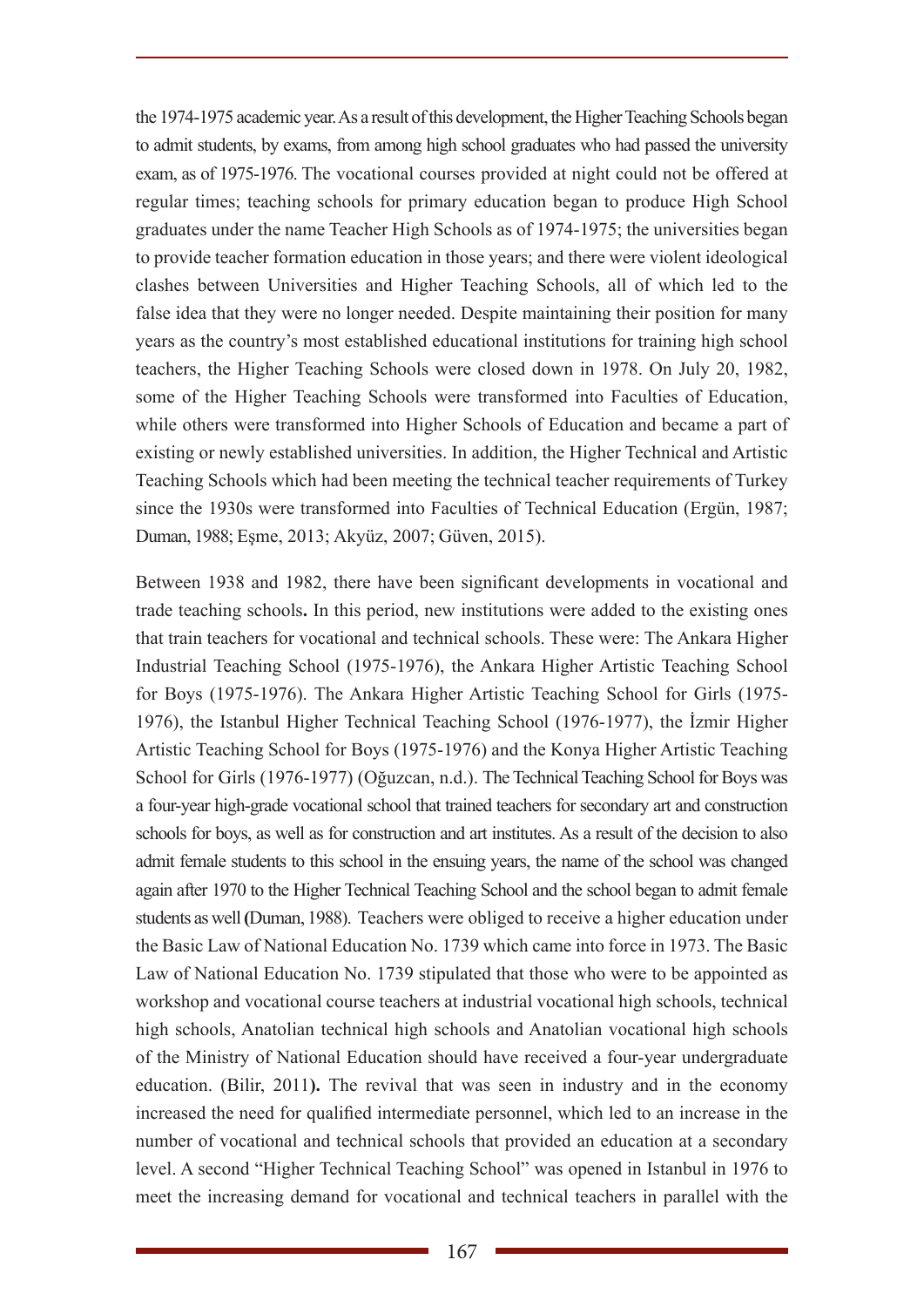increase in the number of schools (Akpınar, 2005).

Even though the number of secondary trade schools had increased considerably until the 1950s, it was not possible to provide them with adequate teacher resources for many years. The Ministry tried to meet the requirements for vocational teachers at these schools through the graduates of the Higher Economic and Trade Schools. (Duman, 1988). While the number of Educational Institutes increased over time, a Trade Teaching School was opened in Ankara in 1956 for the purpose of training teachers for trade and tourism schools, and it was later styled as the "Higher Trade and Tourism Teaching School (Duman, 2009; Abazoğlu, Yıldırım & Yıldızhan, 2016). The opening of vocational schools of religion and the increasing number of these schools, as well as the inclusion of a course of religion in secondary school curriculums created a problem regarding the training of teachers for religious education. Initially, the need for teachers in this field was attempted to be met by graduates of the Faculty of Theology. At the beginning of the academic year of 1959-1960, the Istanbul Higher Islamic Institute began operating as a 4-year higher education institution to train religion teachers, as well as clergymen. The Higher Islamic Institutes which numbered seven in 1982, were re-organized under the title of Faculties of Theology by Statutory Decree No. 41 and became part of the universities in the provinces where they were located (Duman, 1988).

#### **Result**

Teacher training policies in Turkey between 1938 and 1982 (especially in the 1970s) were usually geared towards increasing the number of teachers. After the 1960s, more importance was attached to training preschool teachers, laws were enacted and schools were opened. Between 1938 and 1982, one of the most important developments in the process of training teachers for primary schools was the opening of the village institutes. Through these institutes, harmony was attempted to be established between the village life and the school where the teachers were trained. With their unique philosophy and curriculum, for many years village institutes trained teachers who would adopt the village lifestyle and assist the villagers in many issues. Practices such as the "Reserve Officer Teacher", which were implemented to meet the teacher requirements for primary schools, adversely affected the quality of the teaching profession. The teaching profession was highlighted as a special area of expertise in the Basic Law of National Education No. 1739 dated 1973, which was an important development in terms of the prestige and status of the teaching profession in Turkey. In Turkey, the need for primary school teachers was met to a large extent during the 1970s.

Established in Konya in 1926 and moved to Ankara in 1927, the Gazi Teaching School and Training Institute served many years as the sole institution for training teachers for secondary schools. Subsequently, new educational institutes were opened in İzmir, Istanbul and Balıkesir to meet the need for secondary school teachers. In the 1970s, a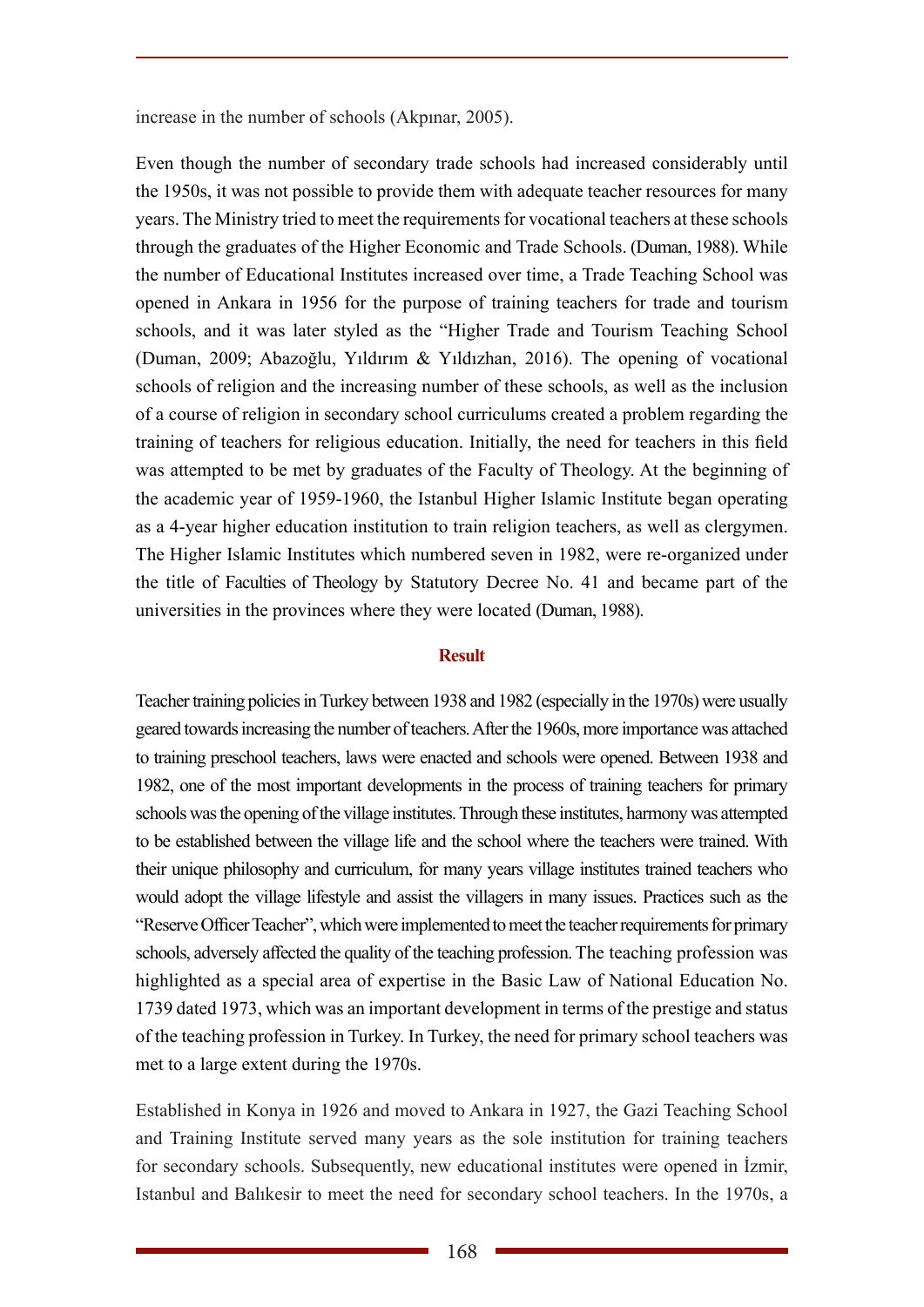large number of teachers were trained without proper education, through training by letters, accelerated education and night school. The Istanbul Higher Teaching School was one of the most successful institutions for training qualified teachers for secondary education. One of the most important developments that damaged this institution was the university law of 1946. This law prohibited faculty members from working at external institutions. The academic staff who played an important role in increasing the quality of education at the Istanbul Higher Teaching School thanks to their negotiation skills were cut off from the school. Since the shortage of teachers in high schools became a major problem between 1951 and 1960, higher teaching schools were opened in İzmir and Ankara. Between 1938 and 1982, there have been significant developments in vocational and trade teaching schools**.** In this period, new institutions were added to the existing ones that train teachers for vocational and technical schools. In Turkey, teachers were generally trained at schools under the Ministry of National Education until 1982. In 1982, all institutions that train teachers were transferred to universities.

#### **References**

- Abazoğlu, İ., Yıldırım, O., & Yıldızhan, Y. (2016). Geçmişten günümüze türk eğitim sisteminde öğretmen yetiştirme. *Uluslararası Türk Eğitim Bilimleri Dergisi, 2016(6),* 143-160.
- Akdemir, A. S. (2013). Türkiye'de Öğretmen Yetiştirme Programlarının Tarihçesi ve Sorunları. *Electronic Turkish Studies, 8(12),* 15-28.
- Akman, Ö. (2016). The Importance of Using Archive in Social Studies Education, *Research Highlights in Education and Science*, Eğiten Puplishing, Editör:Wenxia Wu,Selahattin Alan, Mustafa Tevfik Hebebci, Basım sayısı:1, Sayfa Sayısı 173,ISBN:978-605-66950-0-1.
- Akman, Ö. (2017). Compass Metaphor of Mevlana in Social Studies Education, *New Approaches in Social Studies Education*, İsres Puplishing, Editör:Dr. Wenxia ( Joy) Wu Dr.Erol Koçoğlu Dr. Özkan Akman, Basım sayısı:1, Sayfa Sayısı 208, ISBN:978-605-66950-4-9.
- Akman, Ö. and Meydan A. (2018). 3 March 1924 Tevhıd Tedrısat Law And Requırements. *Social, Educational, Political, Economic and Other Developments Occurred in Turkey between the Years of 1923-1938,* İsres Puplising, Editörler: Assoc.Prof.Dr. Özkan Akman Asst.Prof.Dr. Mustafa Murat ÇAY Asst. Prof .Dr. Fatih Bozbayındır, Basım sayısı:1,ISBN:978-605-81654-6-5.
- Akpınar, B. (2005). Teknik Öğretmen Yetiştirme Sorunu Ve Teknik Eğitim Fakültelerinin Geleceği. *Gazi* Üniversitesi *Gazi Eğitim Fakültesi Dergisi, 25 (1),* 259-274.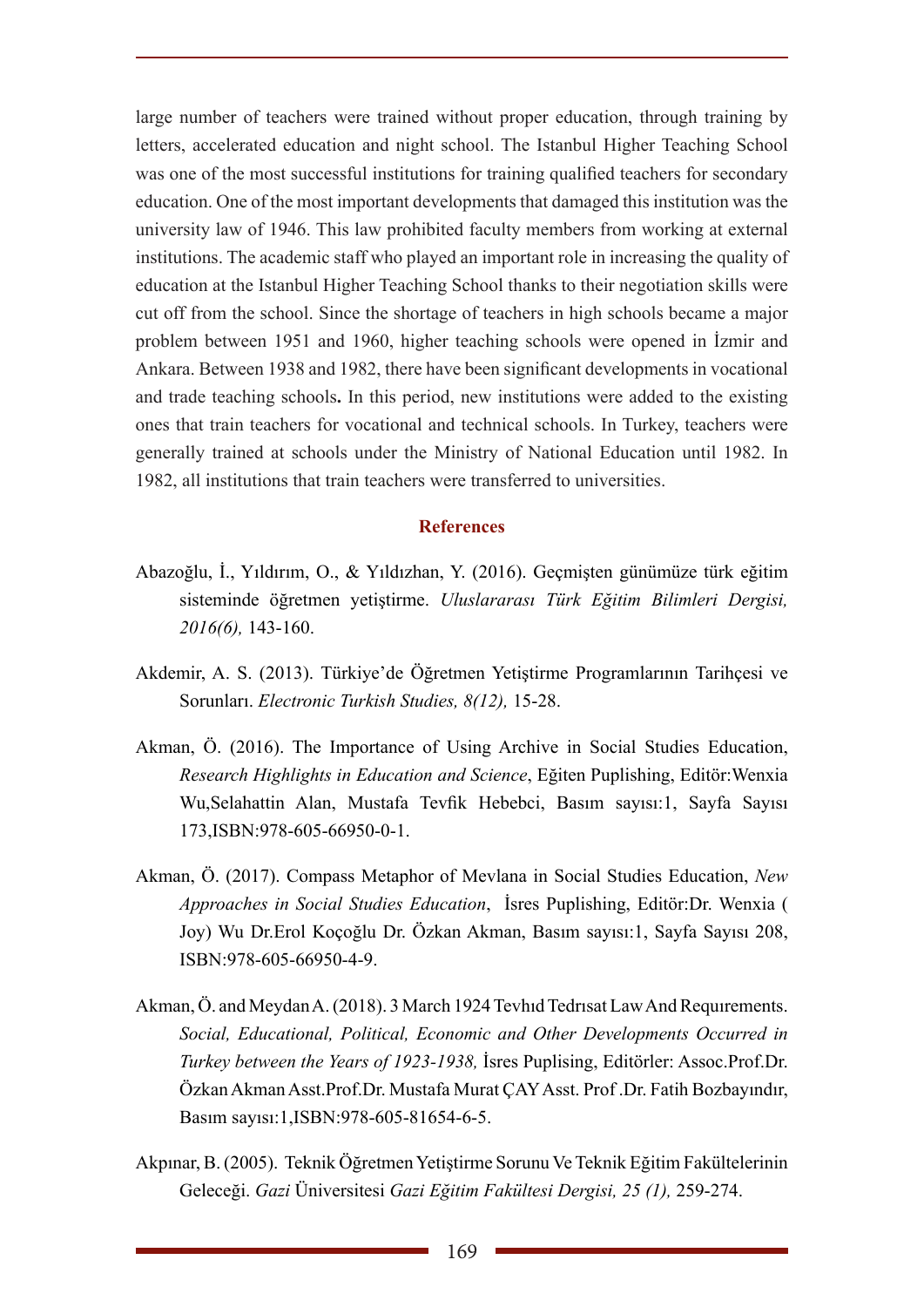- Aküzüm, C. (2006). Öğretmen *Yetiştirme Geleneğinin Güncel Duruşuna* İlişkinÖğretmen*/*  Öğretim *Elemanı Görüşlerinin Değerlendirilmesi (Diyarbakır-Ergani Anadolu*  Öğretmen *Liseleri ve Ziya Gökalp Eğitim Fakültesi* Örnekleri*).* (Yayımlanmamış Yüksek Lisans Tezi). Dicle Üniversitesi Sosyal Bilimler Enstitüsü, Diyarbakır.
- Akyüz, Y. (2007). *Türk Eğitim Tarihi M.Ö. 1000-M.S. 2007.* Ankara: Pegem Akademi Yayıncılık.
- Aras, S., & Sözen, S. (2012). *Türkiye, Finlandiya ve Güney Kore'de* Öğretmen *Yetiştirme Programlarının* İncelenmesi*.* X.Ulusal Fen Bilimleri ve Matematik Eğitimi Kongresi, Niğde.
- Aydın, B. M. (2013). *Köy Enstitüleri ve Toplum Kalkınması*. Ankara: Anı Yayıncılık
- Aydın, R., Şahin, H., & Topal, T. (2008). Türkiye'de ilköğretime sınıf öğretmeni yetiştirmede nitelik arayışları. *Türkiye Sosyal Araştırmalar Dergisi., 12 (2),* 119- 142.
- Azar, A. (2011). Türkiye'deki öğretmen eğitimi üzerine bir söylem: Nitelik mi, nicelik mi. *Yükseköğretim ve Bilim Dergisi, 1(1),* 36-38.
- Baydemir, G. (2009). *Türkiye'de Okul* Öncesi *Eğitime* Öğretmen *Yetiştirme Programlarının Değerlendirilmesi.* (Yayımlanmamış Yüksek Lisans Tezi). Cumhuriyet Üniversitesi Sosyal Bilimler Enstitüsü, Sivas.
- Bilir, A. (2011). Türkiye'de Öğretmen Yetiştirmenin Tarihsel Evrimi ve Istihdam Politikaları. *Ankara* Üniversitesi *Eğitim Bilimleri Fakültesi Dergisi, 44(2),* 223- 246.
- Binbaşıoğlu, C. (2014). *Başlangıçtan Günümüze Türk Eğitim Tarihi-Yöneticilerinin ve Eğitimcilerinin Kendi Yazılarıyla.* Ankara: Anı Yayıncılık.
- Cenan, Ö. (2015). İsmet İnönü *Dönemi* Öğretmen *Yetiştirme Politikaları (1938-1950).*  (Yayımlanmamış Yüksek Lisans Tezi). Dokuz Eylül Üniversitesi Atatürk İlkeleri Ve İnkılap Tarihi Enstitüsü, İzmir.
- Cicioğlu, H. (1985). *Türkiye Cumhuriyeti'nde* İlk *ve Orta* Öğretim*.* Ankara: Ankara Üniversitesi Yayınları.
- Duman, T. (1988). *Türkiye'de ortaöğretime* öğretmen *yetiştirme Problemi.* (Yayımlanmamış Doktora Tezi). Ankara Üniversitesi Sosyal Bilimler Enstitüsü, Ankara.

Duman, T. (2009). Türkiye'de öğretmen yetiştirme ve sorunları. *Türk Yurdu Dergisi*, *98*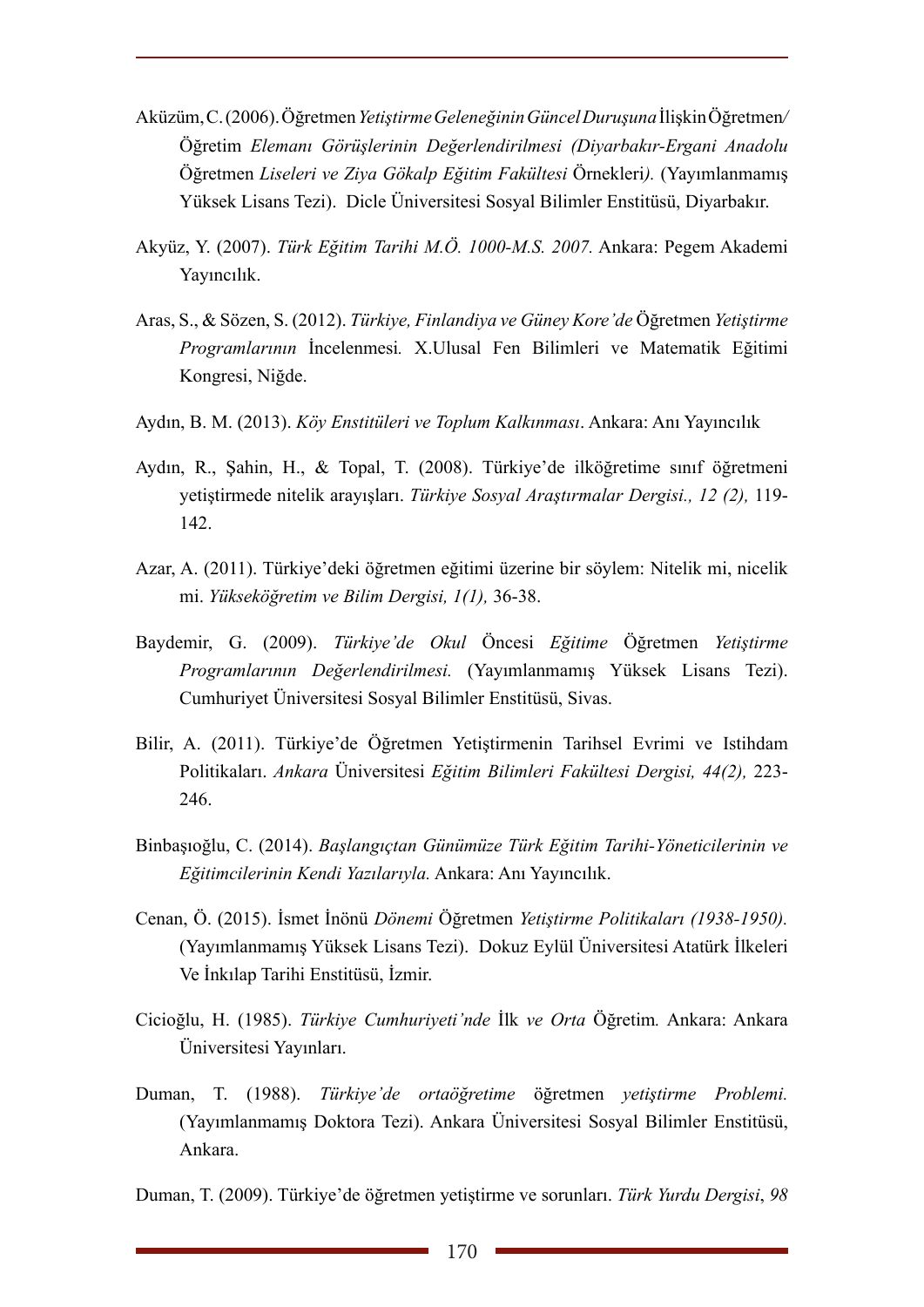*(262),* http://turkyurdu.com.tr/2309/turkiye-de-ogretmen-yetistirme-ve-sorunlari. html, Erişim: 15.11.2015. T

- Ergün, M. (1987). Türkiye'de Öğretmen Yetiştirme Çalışmalarının Gelişmesi. *Hacettepe*  Üniversitesi *Eğitim Fakültesi Dergisi, 2(2),* 10-18.
- Eşme, İ. (2003). Öğretmen yetiştirmede 130 Yıllık Bir Sürecin Öyküsü: Yüksek Öğretmen Okulları. *Millî Eğitim Dergisi, (2) 160,* Güz, 154–164.
- Foça Belediyesi ve TMMMOB Ziraat Mühendisleri Odası (1995). *Köy Enstitüleri ve* İş *Eğitimi.* Üniversiteliler. Ofset: İzmir.
- Giorgetti, F. M., & Batır, B. (2008). İsmet İnönü›nün Cumhurbaşkanlığı Döneminde Eğitim Politikaları. *Yakın Dönem Türkiye Araştırmaları,* (13-14).
- Gül Avşar, N. (2007). *Türkiye Milli Eğitim Sisteminde 1963-1980 ile 1980-2006 Yılları Arasında* Öğretmen *Yetiştirme ve Atama Politikalarının Değerlendirilmesi.* (Yayımlanmamış Yüksek Lisans Tezi). İnönü Üniversitesi Sosyal Bilimler Enstitüsü, Malatya.
- Güler, D. (1994). *Okulöncesi Eğitime* Öğretmen *Yetiştirme Programlarının Analizi.* (Yayımlanmamış Yüksek Lisans Tezi). Ankara Üniversitesi Sosyal Bilimler Enstitüsü, Ankara.
- Güven, İ. (2015). *Türk Eğitim Tarihi.* Ankara: Pegem Akademi Yayıncılık.
- Kahramanoğlu, R. (2014). Öğretmen *Yetiştiren Kurumlara* Öğrenci *Seçiminde Kullanılacak Giriş Standartları ve Bu Standartların Nasıl* Ölçülebileceği Üzerine *Bir Araştırma.* (Yayımlanmamış Doktora Tezi). Gaziantep Üniversitesi Eğitim Bilimleri Enstitüsü. Gaziantep.
- Kahramanoğlu, R., & Bay, E. (2016). Öğretmen yetiştiren kurumlar için giriş standartlarının Belirlenmesi: Delphi Çalışması. *Eğitim ve Bilim, 41(187),* 115-136.
- Kalaycı, T. (2008). *Bir* Öğretmen *Yetiştirme Modeli Olarak Köy Enstitülerinin Etkileri: Eskişehir-Çifteler* Örneği*.* (Yayımlanmamış Yüksek Lisans Tezi). Selçuk Üniversitesi Sosyal Bilimler Enstitüsü, Konya.
- Karahan, N. (2008). Öğretmen *Yetiştirme Düzeni Ve Türkiye* Örneği*.* (Yayımlanmamış Yüksek Lisans Tezi). Beykent Üniversitesi Sosyal Bilimler Enstitüsü, İstanbul.
- Karasolak, K. (2017). Öğretmen *Adaylarının Cumhuriyet'in Kuruluşundan Günümüze*  Öğretmenlik *Mesleğinin Tarihsel Gelişimi Konusundaki Bilgi Düzeyleri Ve Bir Ders Programı* Önerisi*.* (Yayımlanmamış Doktora Tezi). Mersin Üniversitesi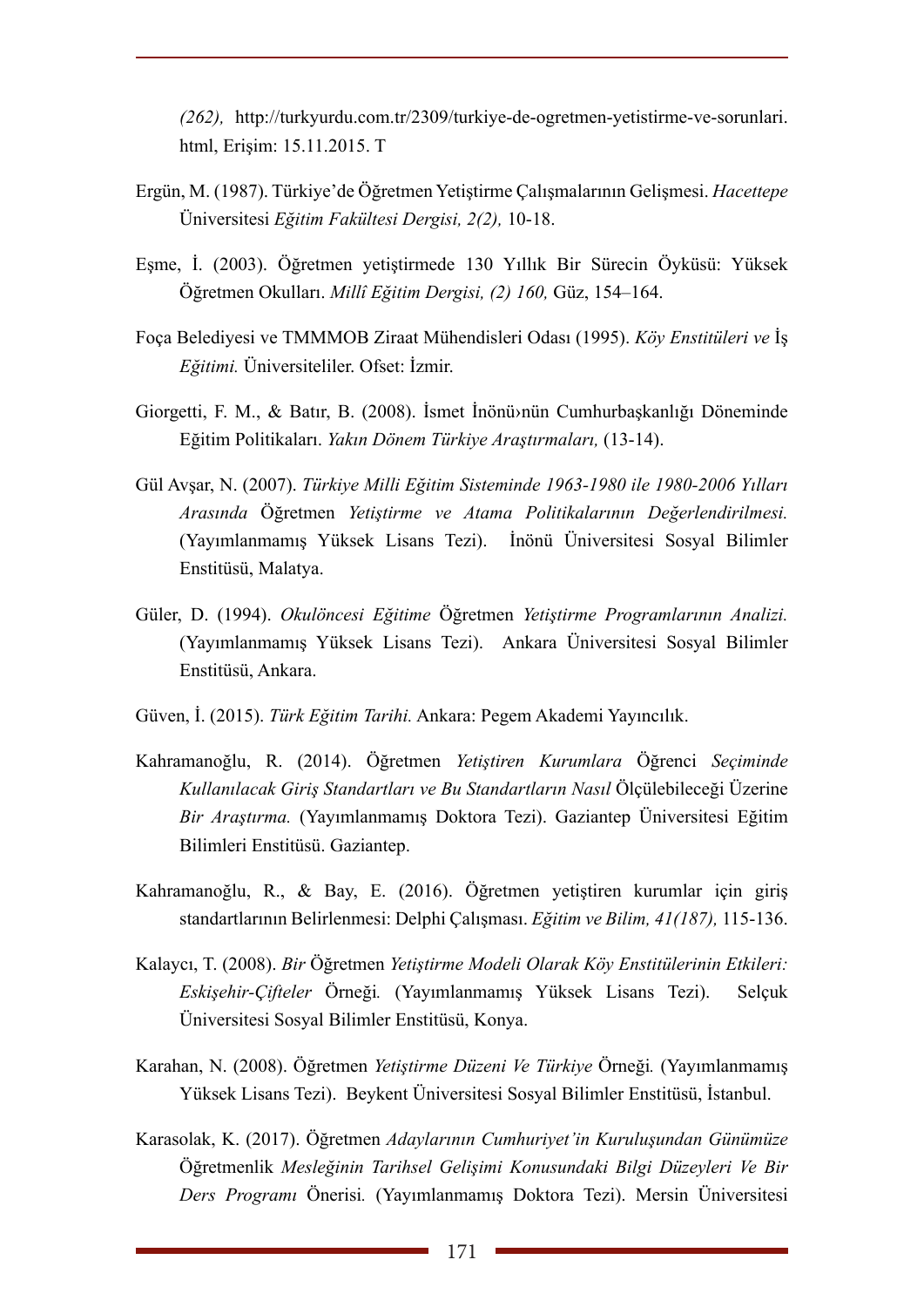Eğitim Bilimleri Enstitüsü. Mersin.

- Kavcar, C. (2002). Cumhuriyet Döneminde Dal Öğretmeni Yetiştirme. *Ankara*  Üniversitesi *Eğitim Bilimleri Fakültesi Dergisi, 35(1-2),* 1-14.
- Milli Eğitim Bakanlığı (1995). *Türkiye'de* Öğretmen *Yetiştirme (1848-1995).* Milli Eğitim Bakanlığı Öğretmen yetiştirme ve Eğitimi Genel Müdürlüğü. Yayın No: 4.
- Oğuzcan, F. (n.d). Ülkemizde Öğretmen Eğitiminin Gelişimi.
- Okçabol, R. (2005). Öğretmen Yetiştirme Sistemimiz. Ankara: Ütopya Yayınevi.
- Özalp, R., & Ataünal, A. (1977). *Türk Millî Eğitim Sisteminde Düzenleme Teşkilatı: Talim Ve Terbiye Kurulu, Millî Eğitim* Şûrası*.* Millî Eğitim Basımevi.
- Özkan, İ. (2016). Türk Eğitiminde Öğretmen Okulları ve Öğretmen Yeterliliklerine Dair Düşünceler. *21. Yüzyılda Eğitim ve Toplum Eğitim Bilimleri ve Sosyal Araştırmalar Dergisi, 5(15),* 1-28.
- Özoğlu, M. (2011). *Türkiye'nin* öğretmen *"yetiştirme" politikası. M. Orçhan (Ed.), 21. Yüzyılda Türkiye'nin eğitim ve bilim politikaları sempozyumu içinde* (ss. 143-156). Ankara: Eğitimciler Birliği Sendikası.
- Pehlivan, H. (1992). Öğretmen *Liselerinin* Öğretmen *Yetiştirmedeki Yeri.* (Yayımlanmamış Yüksek Lisans Tezi). Hacettepe Üniversitesi Sosyal Bilimler Enstitüsü, Ankara.
- Saç, C. (2016). 2002-2014 *Yılları Arasında* Öğretmen *Yetiştirme ve atama Politikalarının Değerlendirilmesi.* (Yayımlanmamış Yüksek Lisans Tezi). Atatürk Üniversitesi Eğitim Bilimleri Enstitüsü. Erzurum.
- Şahhüseyinoğlu, H.N. (2015). *Akçadağ Köy Enstitüsü ve* Şerif *Tekben.* Ankara: Ürün Yayınları.
- Şahin, M. (1996). *Türkiye'de* Öğretmen *Yetiştirme Uygulamalarında Yabancı Uzmanların Yeri. (1923-1960).* (Yayımlanmamış Doktora Tezi). Dokuz Eylül Üniversitesi Atatürk İlkeleri Ve İnkılap Tarihi Enstitüsü, İzmir.
- Sakaoğlu, N. (2003). *Osmanlı'dan Günümüze Eğitim Tarihi* İstanbul: İstanbul Bilgi Üniversitesi Yayınları.
- Tangülü, Z. (2012). Demokrat Parti Dönemi Eğitim Politikaları (1950-1960). *Türk Eğitim Bilimleri Dergisi, 10(2),* 389-410.
- Turan, A. (2009). *Türkiye'de* Öğretmen *Yetiştirmede Akpınar Köy Enstitüsünün Yeri ve* Önemi*.* (Yayımlanmamış Yüksek Lisans Tezi). Ondokuz Mayıs Üniversitesi